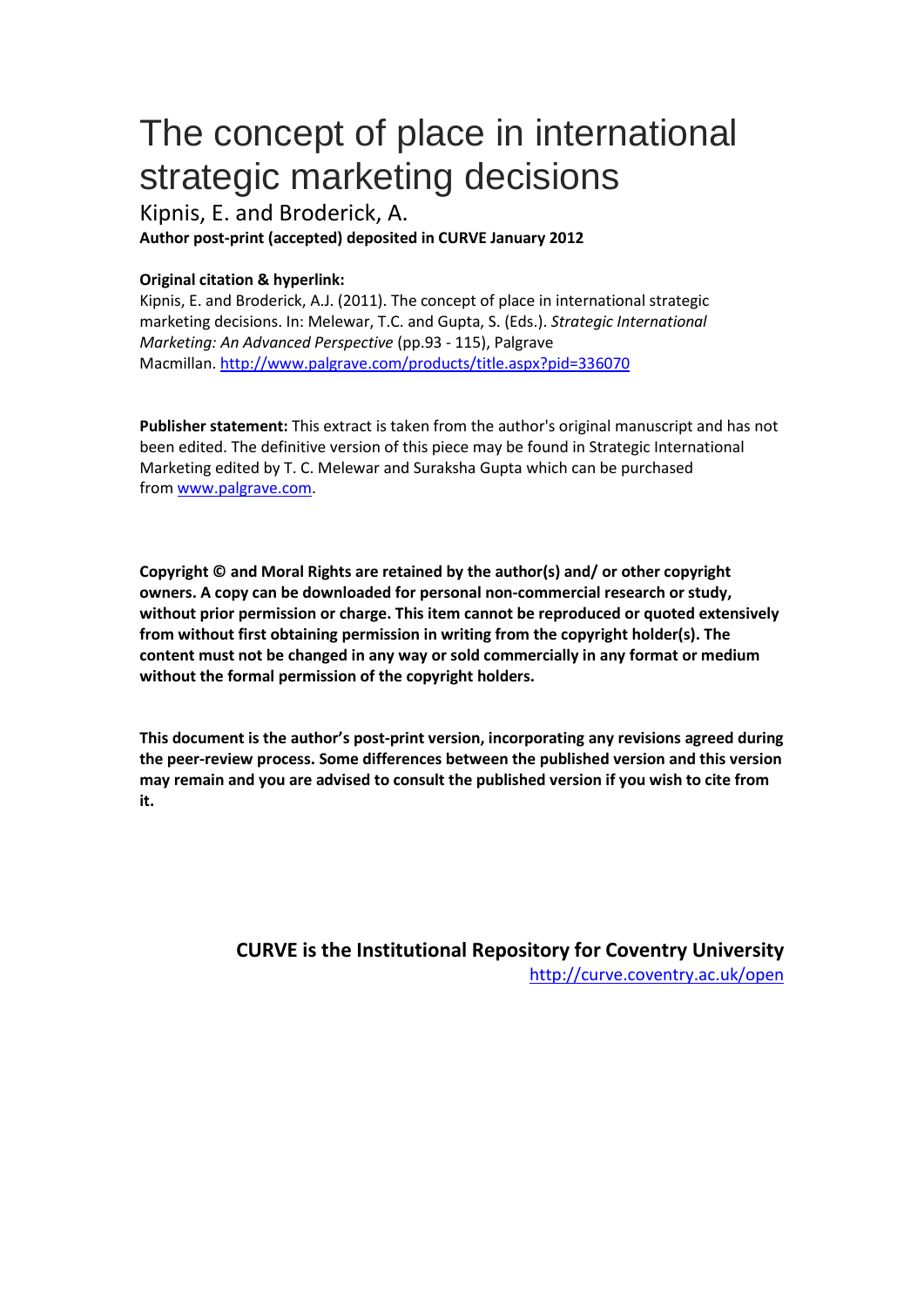# **The Concept of Place in International Strategic Marketing Decisions**

# **Eva Kipnis and Amanda J. Broderick**

# **At the end of this chapter readers should be able to:**

- 1. Understand the fundamental role of place association affects in making coherent strategic and positioning decisions.
- 2. Identify key categories of place, or country-of-origin, stereotypes and comprehend their behavioural affects in the context of consumption.
- 3. Specify the dimensions of country-of-origin concept and understand the affects of using each of these dimensions as a positioning cue.
- 4. Appreciate the required advancements in the use of single and multiple place cues in brand positioning caused by the increased complexity of businesses' multinational operations and by the dynamic and dense inter-penetration of multiple cultures in lives of consumers in many societies.
- 5. Appreciate the ways place association affects can be utilised by social policy makers to promote sense of national pride, enhance community cohesion and migrant integration, and to advance countries' competitiveness in international marketplace.

# **Key points**

- Understanding of consumer place associations is a salient strategic brand building instrument; products associated with negatively perceived places/countries/cultures may be boycotted by consumers irrespective of products' quality and functionality, while attributing a product to places/countries/cultures positively perceived by consumers enhances product's overall competitiveness.
- Globalisation of the international marketplace has led to products being designed, manufactured and assembled in multiple places, which, in turn, complicated communication of place associations to consumers. Several dimensions of place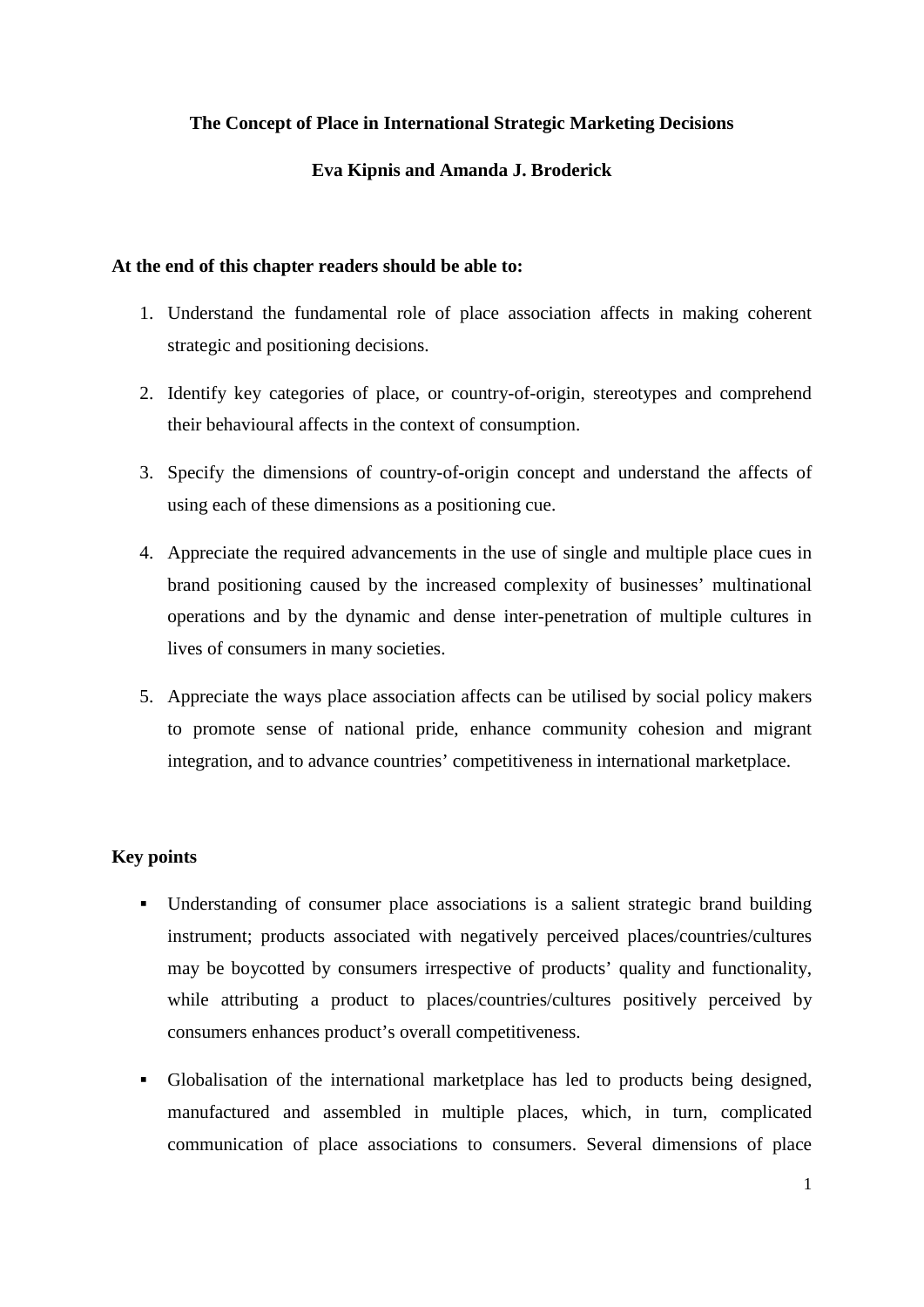associations' concept have evolved: country-of-manufacture (i.e., associations with country of final assembly); country-of-design (i.e., associations with country of development and design) and culture-of-brand-origin (i.e., cultural heritage associated with the product).

- Brand image cues, such as brand name, colour, sound, design, images, packaging, and language, are essential in communicating place associations. Brand building strategies may adopt using multiple place cues, to strengthen place association affects in consumer product evaluations by emphasising product's design or manufacturing association with country/culture favourably perceived by consumers, while maintaining product's association with a different cultural heritage context.
- Emergence of consumer groups that maintain affective associations with multiple places/cultures necessitates academics and practitioners to develop brand building approaches that enable to reflect relevant elements and dimensions of consumers' cultures/places associations in brands' image.
- Informed use of single and/or multiple place cues has valuable advantages both for companies and for social policy makers. Development of brand positioning strategies that integrate favourable place cues relevant for the target population groups assists companies with enhancing their competitive status in the international markets and enables advancement of countries' image to attract investors, tourists and high-skilled workforce. With the view of social policies, the use of place association cues can contribute to development of social marketing and branding strategies that enhance integration of ethnic minorities with the mainstream societies, promote community cohesion, and develop sense of national belonging and pride.

# **Introduction**

Command of place associations, or image characteristics assigned to particular cultures and/or geographical locations, plays a critical role in development of competitive market strategies and brand building decisions. If used strategically, analysis and understanding of the positive or negative influences association with a particular place has on the perceptions of the company, its products and actions, provides managers with a marketing tool which can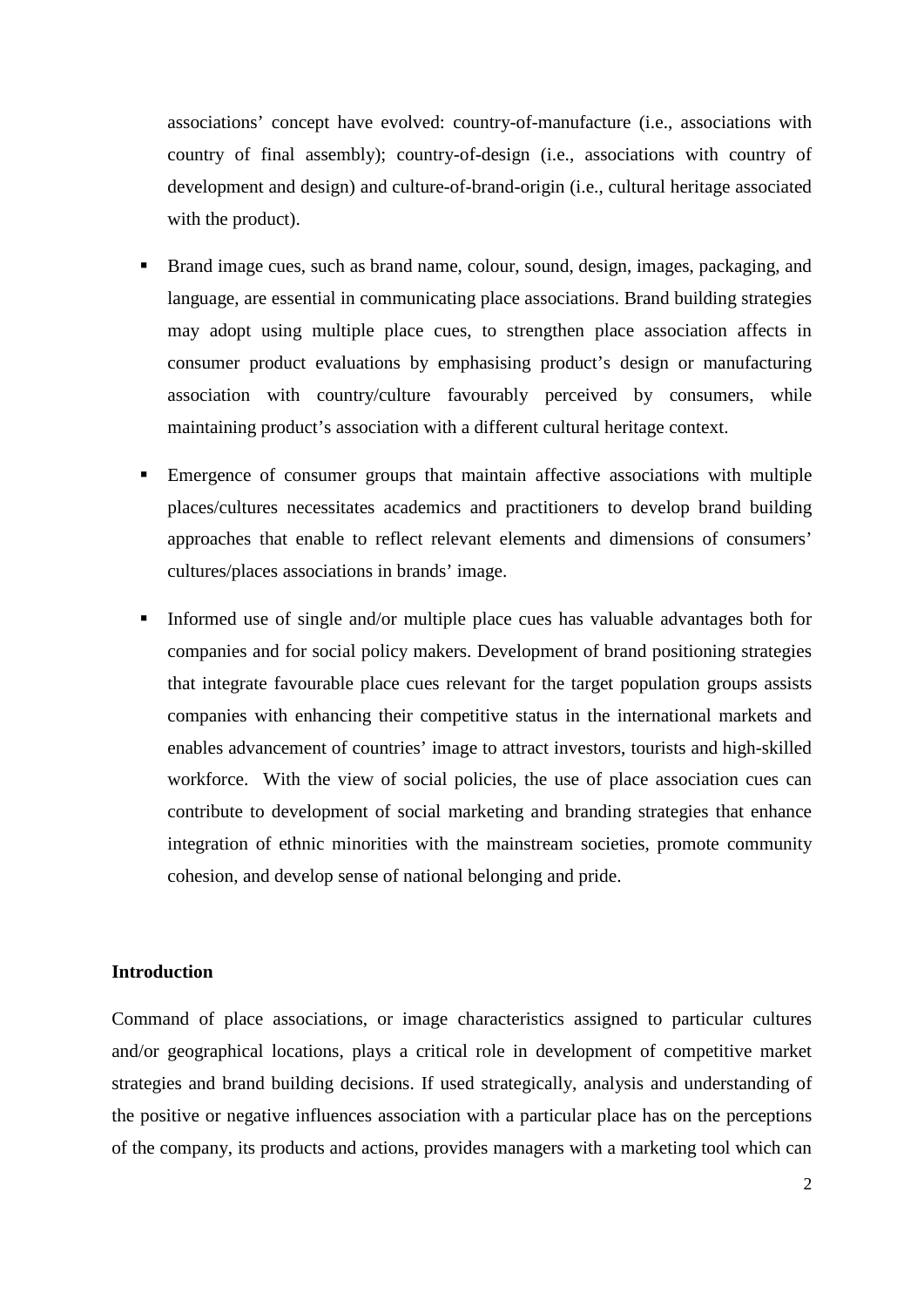deliver a competitive edge to the company's performance in a particular marketplace. On the contrary, neglecting to assess place association affects may have devastating consequences for the success of company's particular products and at times affect businesses' functions to an extent of them being forced to terminate operations in certain countries or regions and incur significant losses of invested capital.

Inadequate comprehension of the international marketplace leads to business failure; product positioning faux pas and consumer misunderstanding. Keller and Moorthi (2003) drew a number of conclusions about the uneven performance of such multinational brands as Kellog's, Levi's and McDonald's in China, Brazil, Hungary, Poland and India. Whilst these brands were well-established in Western markets they failed to achieve a respectable market share in the newly developing marketplaces. Keller and Moorthi (2003) concluded this was due to: 1.) ineffective and miscommunication leading to image dysfunctionality and 2.) an incorrect understanding of consumer wants and buying habits and incorrect evaluations of the market opportunities leading to products' value dysfunctionality. Both of these dysfuctionalities may be a consequence of poor understanding of the concept of Place which, in the context of international strategic marketing decisions, not only relates to the country the products or brands are distributed in but also to the country the product or brand represents.

All places and/or countries have certain images in people's minds and often a country may have a different image in different parts of the world. Our understanding of what a particular country is, in relation to society and ourselves, is based on the specific historical, political, social and economical connotations of this country relevant to our personal context. Simply put, consumers use their associations with countries and places as a source of information when evaluating the product and how good or bad people feel about a country overall may define their perception of the products or brands associated with this country. This can influence perceptions of particular products or brands (Papadopoulos and Heslop 2002; Kaynak and Kara 2000; Li et al., 1997; Strutton et al., 1995). For example, consumer perceptions of French wine can be higher than perceptions of Australian wine, due to France's historical premier wine-producing image, but the more favourably people perceive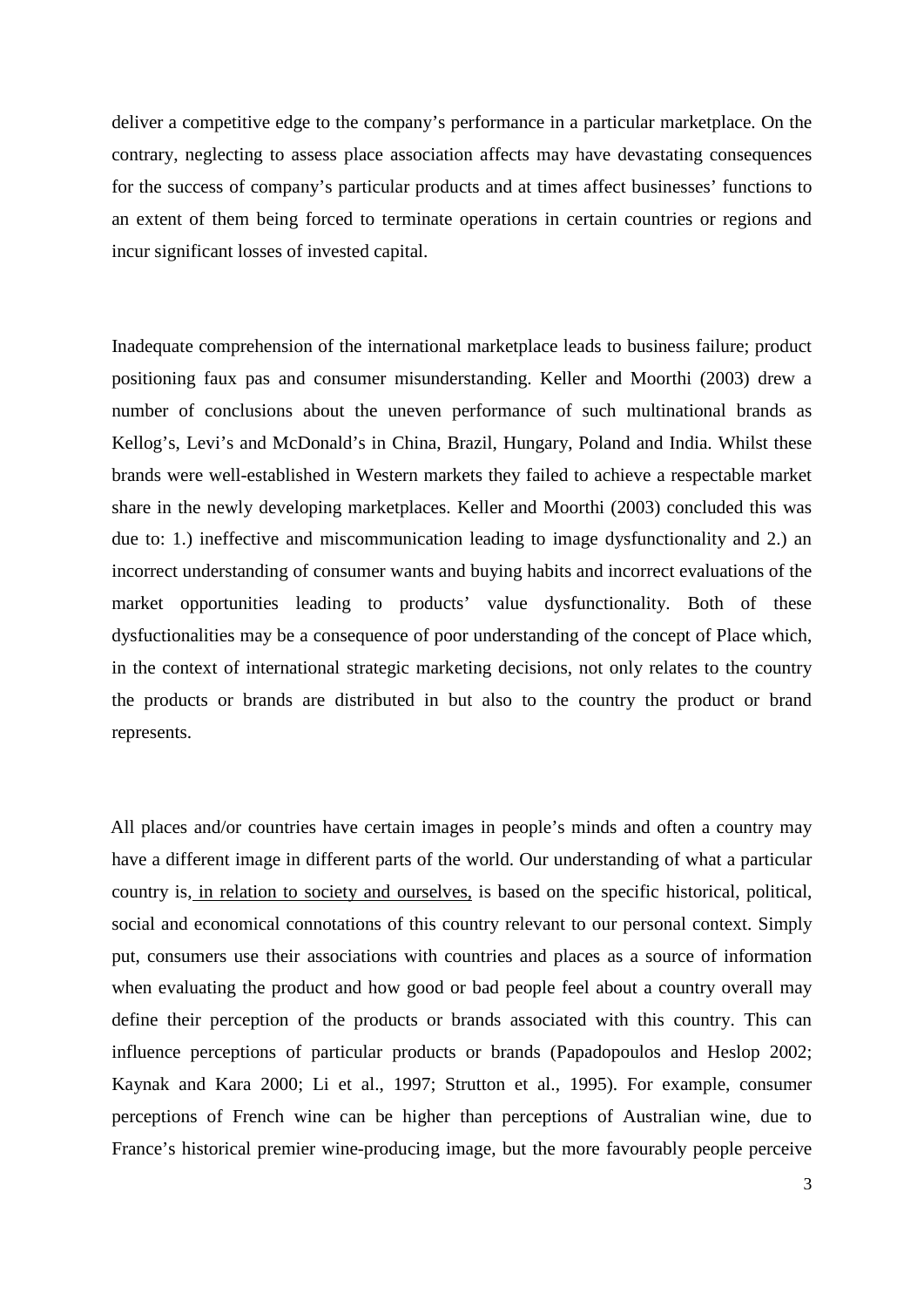Australia as a country the better their evaluations of Australian products maybe, including wine. Likewise, if the majority of consumers in a given country negatively stereotype a product due to the negative overall perception of the country image this product is believed to be originating from, other strategic factors such as price or attractive advertising may have little effect. A recent noteworthy example of the significance of country-of-origin (COO) effects on product evaluations is the disastrous effect of public scares involving different products manufactured in China on consumer perceptions of Chinese-made products which instigated the 'made in China' campaign aimed at improving China's country image as a trustworthy producer (Bloomberg Businessweek, 2010).

Papadopoulos and Heslop (2002) note the importance of place association affects for companies' operating in international markets because, *"unlike brand and corporate images, those of nations and other places are not directly under the marketers' control"* (p. 295). That is, marketing strategies of a particular brand cannot create and control perceptions of country's image: consumer understanding of country meanings in a particular marketplace leads to products associated by consumers with certain countries to be either preferred or, in contrast, boycotted. For example, some consumers in China, whilst acknowledging the high quality of Japanese products, avoid purchasing them due to their negative Japanese historic and political connotations; some consumers in Nigeria prefer foreign products over domestic ones, irrespective of value for money in terms of price-quality, for status-enhancing reasons (Klein et al., 1998; Okechcku and Onyemah, 1999). Thus, marketing intelligence on what consumer Place associations (i.e. products' place image affect on consumer evaluations) is crucial for businesses as it forms the basis for strategic brand positioning decisions. The following sections consider the types and the role of Place associations in consumer behaviour and how single and multiple Place associations, as product attributes, can be expressed through brand communications.

**Country-of-origin perceptions in consumer product evaluation: belonging or diverging, complying or opposing.**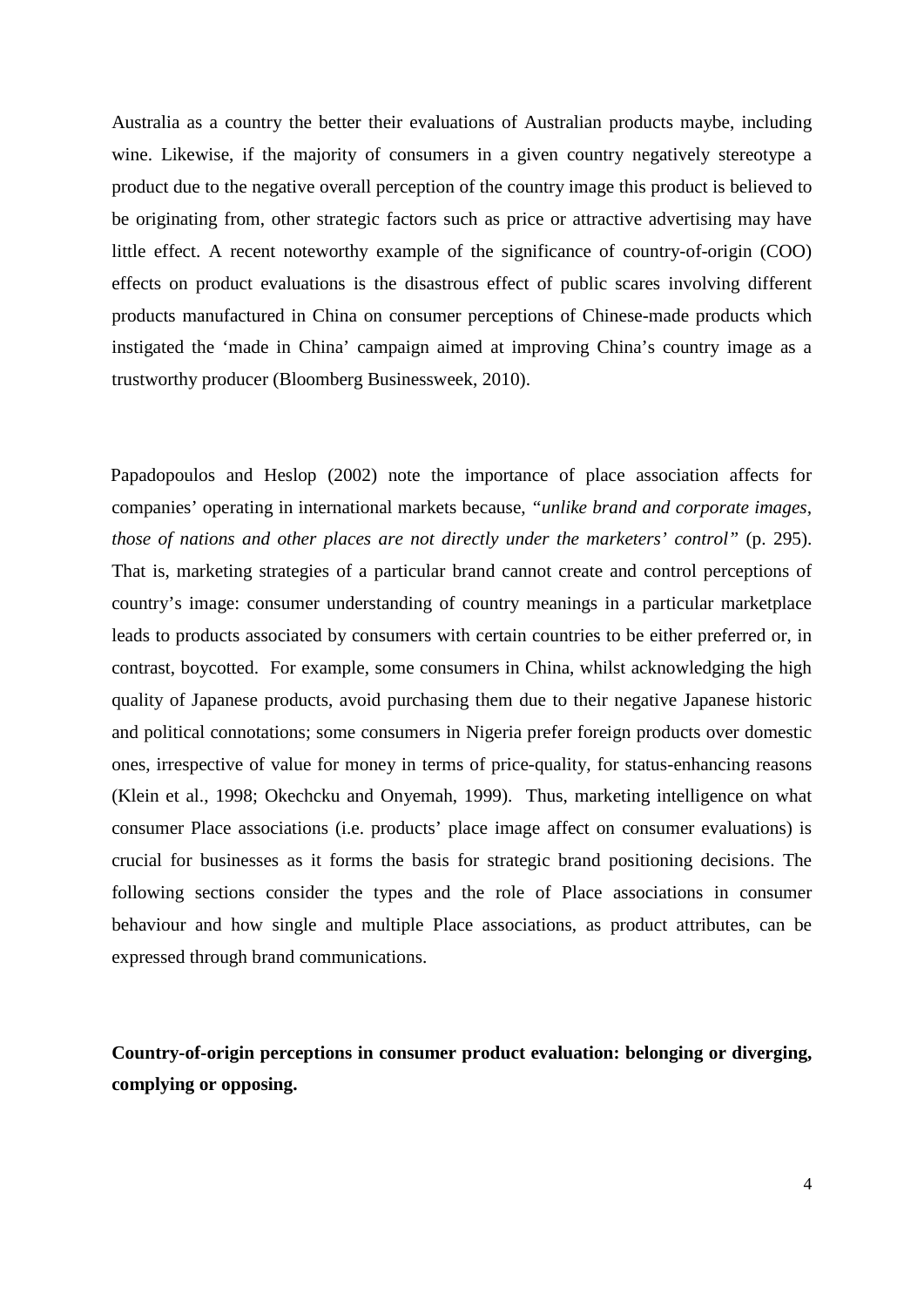Country-of-origin (COO), also known as product-country image (PCI), studies date back over 45 years: the idea that knowledge or perception of where the product originates from may be a significant factor in consumers' acceptance of the product was first proposed by Dichter in 1962. He suggested that information about a product being 'made in' a particular geographical location plays an important role in people's evaluations and preferences of a product from a range of products which are otherwise similar in terms of quality, design and taste. The phenomenon of consumers' perceptions of their own country and other countries' images affecting consumer product evaluations due to products 'made in' associations is termed COO stereotyping. Country stereotypes or beliefs held by consumers about countries can be factual or inferred: in other words, they can be equally based on the knowledge consumers have about a country, or, on the contrary, the lack of it. COO stereotyping generates associations about functionality, acceptability and desirability of a product or brand based on the country it is perceived to be 'made in' or to come from. Our assumptions on products' functionality are based on evaluations of product attributes (quality, design, level of technological advancement, taste), and country-of-origin information is used as an indicator of these attributes. In other words, we use our beliefs about a country's image to infer products' functional attributes. For instance, good quality cars are associated with Germany; good wine is associated with France, good Vodka from Russia etc. Having formed the assumptions of products' functionality, we also evaluate whether it is acceptable and/or desirable to consume and be seen to consume these products.

Consumers constantly evolve behavioural norms through life experience, directly or indirectly acquiring knowledge about the standards of behaviour accepted within societies. Beliefs about right and wrong develop through socialization: one's family upbringing, interacting with other individuals through friendship, school or work and through the observation of societal role models (e.g. celebrities, fictional characters, politicians). Consumption is a large part of the behavioural norms we learn, as it allows us to visually materialize our beliefs about which norms or traditions of society we accept and follow and what our position is in relation to that society. In the context of COO, product evaluations are influenced by socially accepted norms of personal and collective integrity associated with consuming products stereotyped to originate from a particular location. Finally, countries' images have a symbolic and affective value to people and product attribute evaluations are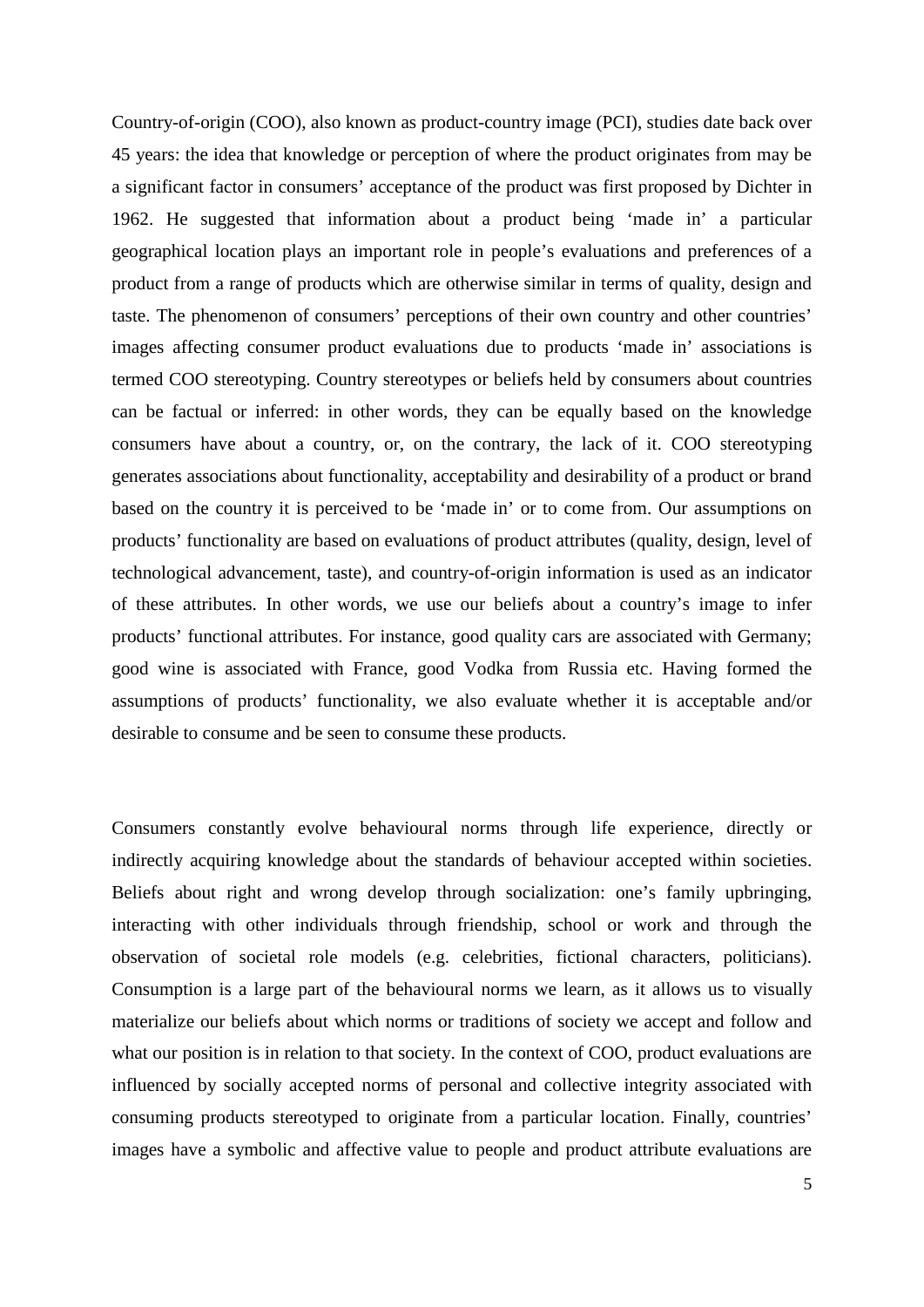significantly shaped by the emotional significance of certain countries for consumers (Laroche et al, 2005; Askegaard & Ger, 1998; Cohen & Areni, 1991). For example, Western countries are perceived in some developing countries as symbols of modernity, wealth and success and often Western products are bought to convey the owner's sophistication and status, despite quality similar to that of local products, higher price, impracticality or even lack of appropriate knowledge and means (such as electricity) to use them (Batra et al., 2000; Philbert and Jourdan, 1998; Ger and Belk, 1996). Consumption generates appearance, and products act as symbols of people's accomplishments, righteousness, status and style. Through consumption of products stereotyped to originate from a particular location or country, people express either emotional attachment to and support of or dislike and opposition of the certain country or countries.

COO stereotypes, or biases, can influence consumers preferring products originating from their own country (local products) or from other countries (non-local products) (Batra et al, 2000; Okechku and Onyemah, 1999). Whether negative or positive, COO biases held by consumers can be generic and/or country-specific and product category-specific (Batra et al, 2000; Klein et al, 1998; Shimp and Sharma, 1987). Table 1 presents a summary of the categories of the COO stereotypes (Laroche et al., 2005; Verlegh and Steenkamp, 1999) and provides examples of generic and specific COO effects on consumer behaviour.

## **Table 1 Country of Origin Stereotypes and their Affects**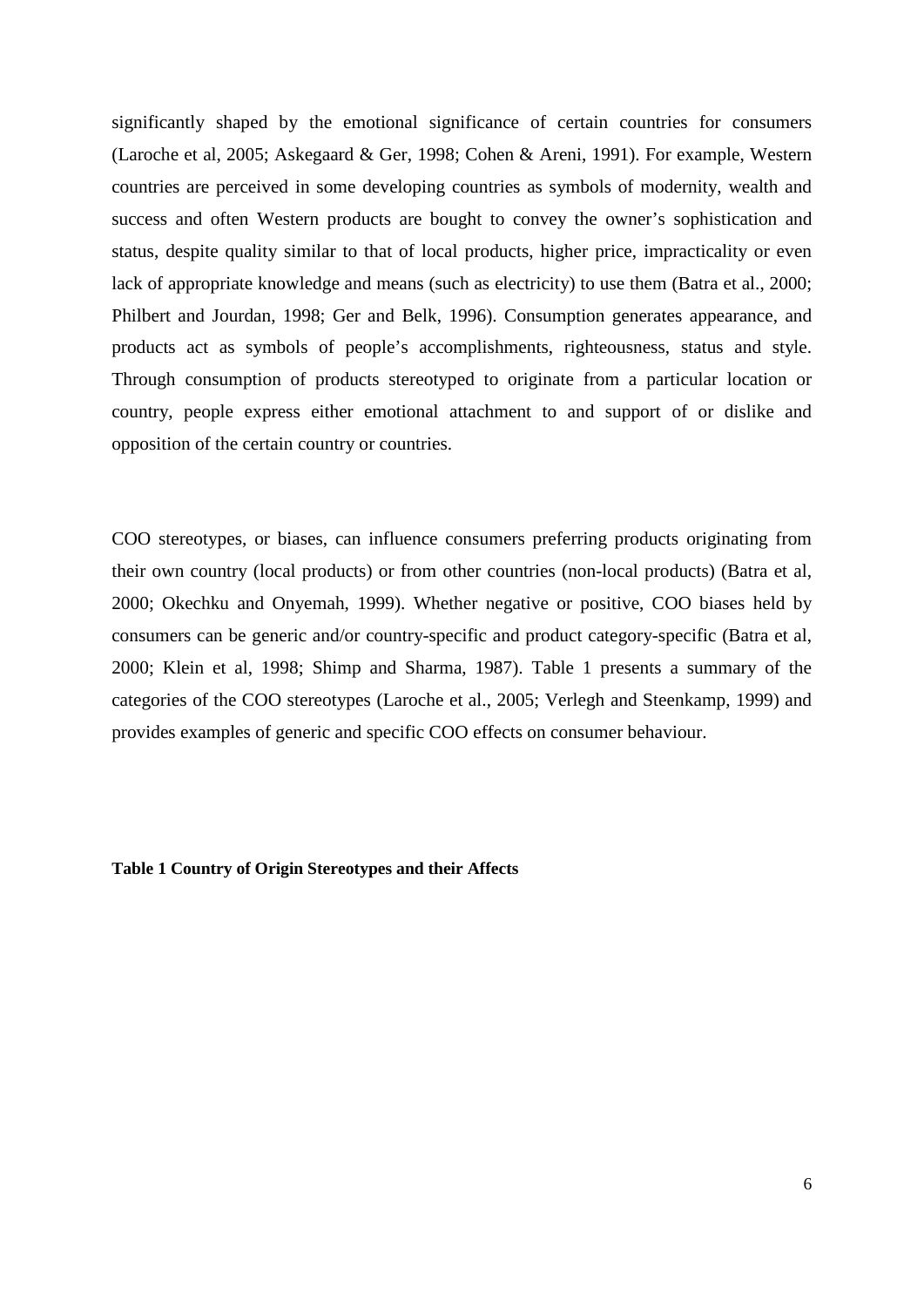| COO stereotype | <b>Definition</b>                         | <b>Generic COO affects</b>                | <b>Specific COO affects</b>          |
|----------------|-------------------------------------------|-------------------------------------------|--------------------------------------|
| Cognitive      | Country of origin used as an indicator of | Consumers believe that a particular       | Consumers hold positive              |
|                | product's quality, taste, safety.         | country or region has vigilant (or poor)  | associations with a country as       |
|                |                                           | production and product safety standards   | with a leading connoisseur within    |
|                |                                           | and/or high (or low) levels of            | a product category and prefer        |
|                |                                           | technological advancement and infer these | products within this category that   |
|                |                                           | characteristics to all or a group of      | are associated with this country's   |
|                |                                           | products originating from this country or | expertise and style (Leclerc et al., |
|                |                                           | region (Elliott and Cameron 1994;         | 1994; Laroche et al., 2005).         |
|                |                                           | Steenkamp 1990; Han 1989; Bilkey and      |                                      |
|                |                                           | Nes 1982).                                |                                      |
| Normative (or  | Consumer beliefs about the socially       | Consumers either:                         | Consumers either:                    |
| conative)      | accepted norms of personal and collective |                                           |                                      |
|                | integrity associated with engagement with | - believe in the importance of supporting | - have strong negative perceptions   |
|                | certain countries and consumption of      | their own country's economy and           | of a particular foreign country and  |
|                | product originating from these countries. | protecting local manufacturing and favor  | boycott its products (Klein et al.   |
|                |                                           | home country and local produce on the     | 1998)                                |
|                |                                           | basis of the products' 'localness' while  | Or:                                  |
|                |                                           | avoiding non-local products (Balabanis    |                                      |
|                |                                           | and Diamantopoulos 2004; Han 1988;        | - belong to a group of individuals   |
|                |                                           | Shimp and Sharma 1987)                    | who are strongly connected with a    |
|                |                                           |                                           | certain country or region (ethnic    |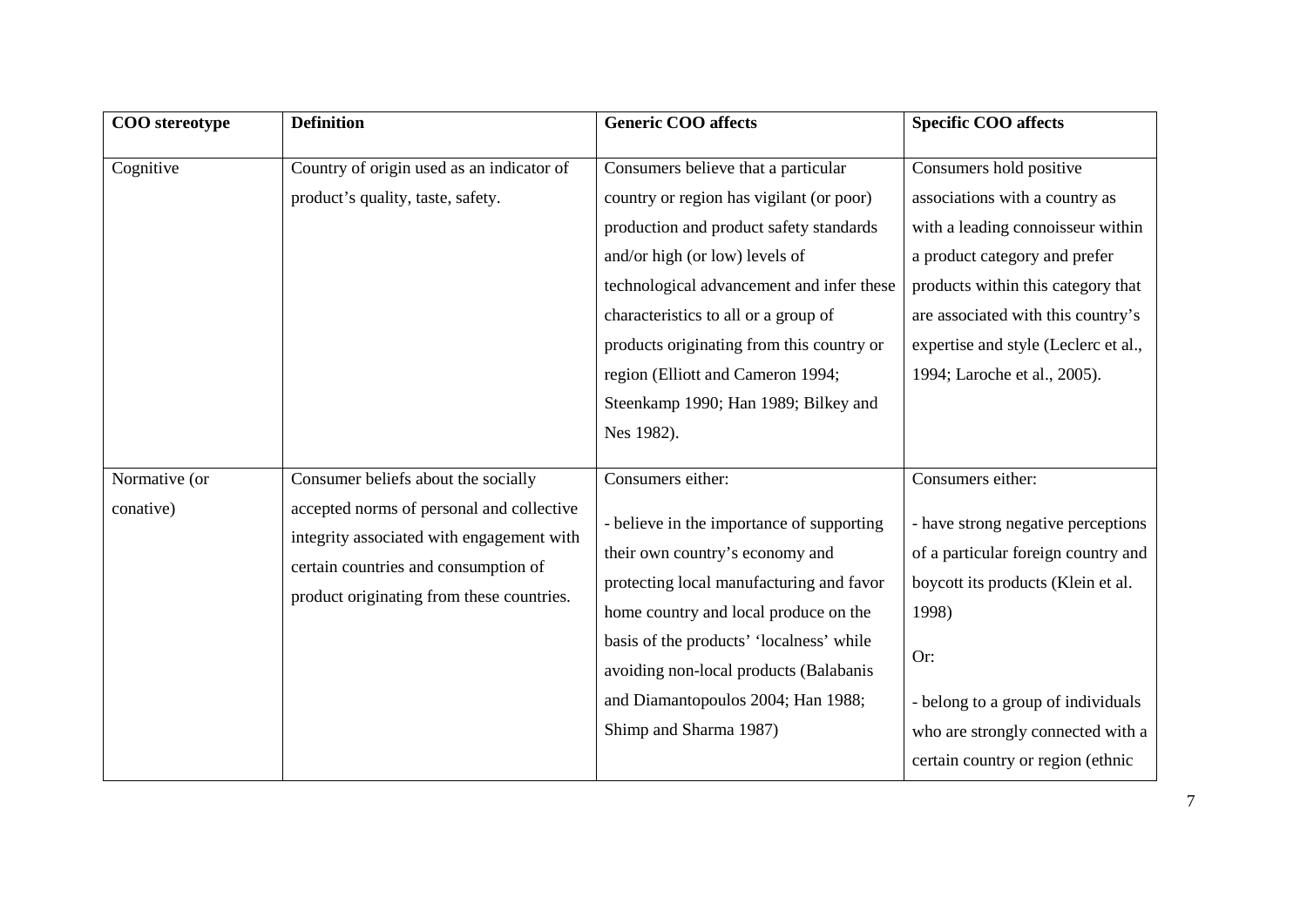|           |                                                                                                | Or:<br>- prefer non-local products over local ones<br>for the reason of hostility toward own<br>society's regime or values (Mueller et al.,<br>2009).                                                                                                                                                                                                                                          | groups and diasporas), guide their<br>lives by the norms of that<br>country's society and base their<br>product choices on beliefs of the<br>rightfulness to preserve their<br>heritage and lifestyle (Bhatia and<br>Ram, 2009; Vida et al., 2008;<br>Snauwaert et al., 2003; Georgas et<br>al., 1996; Berry 1980).                                                                                         |
|-----------|------------------------------------------------------------------------------------------------|------------------------------------------------------------------------------------------------------------------------------------------------------------------------------------------------------------------------------------------------------------------------------------------------------------------------------------------------------------------------------------------------|-------------------------------------------------------------------------------------------------------------------------------------------------------------------------------------------------------------------------------------------------------------------------------------------------------------------------------------------------------------------------------------------------------------|
| Affective | The symbolic value of country for<br>consumer and the emotional significance<br>of this value. | Consumers hold affective associations<br>with countries and either:<br>- favour local products due to the feelings<br>of national pride and beliefs of own<br>country's uniqueness, superior status and<br>the importance to preserve country's<br>authentic images and ways of life<br>(Balabanis et al., 2001; Frank 1999; Han<br>1988).<br>Or:<br>- aspire to foreign countries or group of | Consumers hold emotional<br>attachment to a particular country<br>or region and favour products<br>originating from this country<br>either due to willingness to<br>support this country or region or<br>due to willingness to be<br>associated with this country's<br>images, values and ways of life<br>(Oberecker et al., 2008; Vida et<br>al., 2008; Askegaard et al., 2005;<br>Quester and Chong 2001; |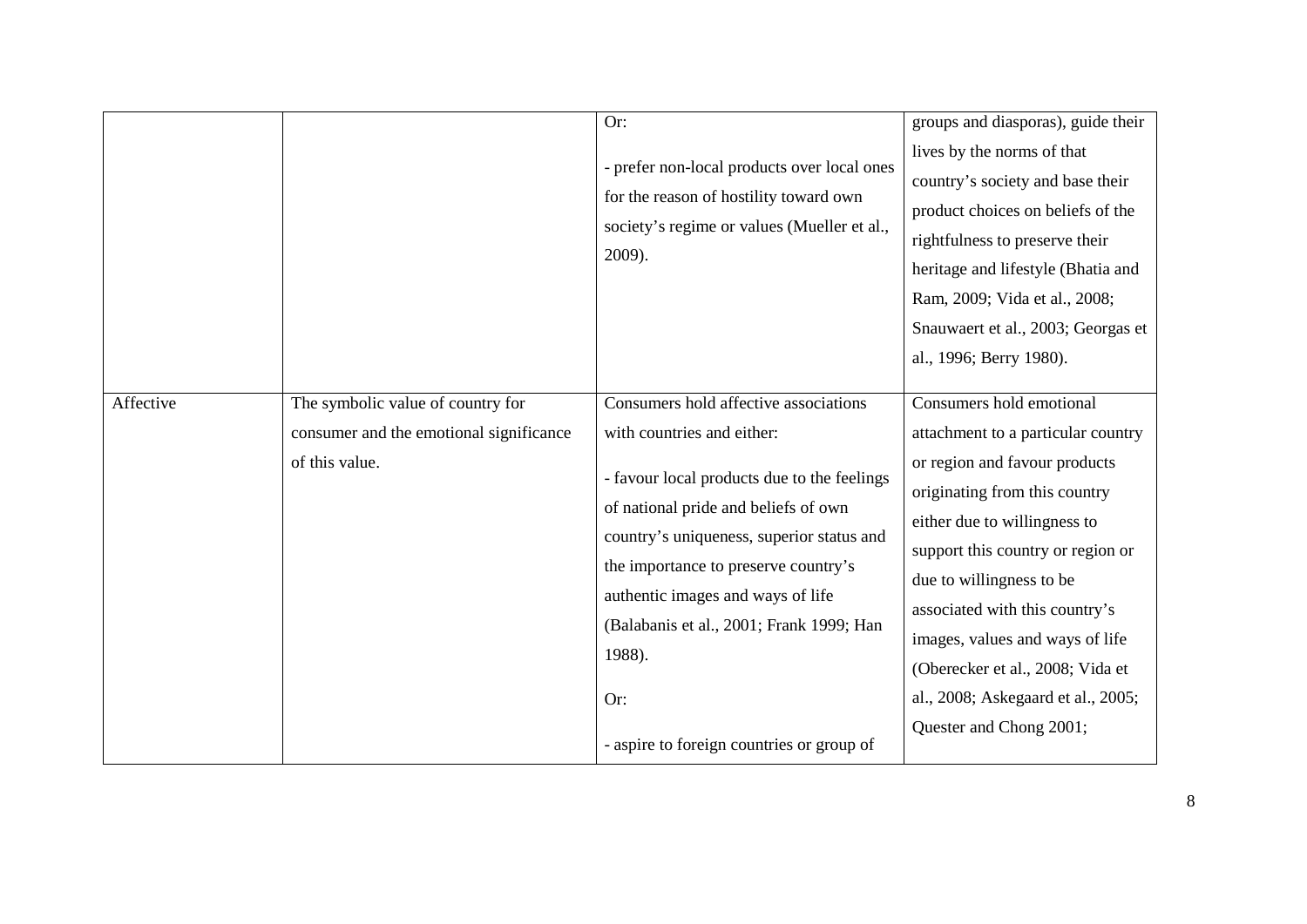|  | foreign countries due to beliefs of certain | Penaloza 1994; Berry 1980). |
|--|---------------------------------------------|-----------------------------|
|  | countries' or regions superiority and       |                             |
|  | advancement and prefer non-local            |                             |
|  | products to be associated with these        |                             |
|  | countries' image, values and                |                             |
|  | accomplishments (Mueller et al. 2009;       |                             |
|  | Laroche et al., 2005; Cannon and Yaprak     |                             |
|  | 2002; Thompson and Tambyah 1999).           |                             |
|  |                                             |                             |
|  |                                             |                             |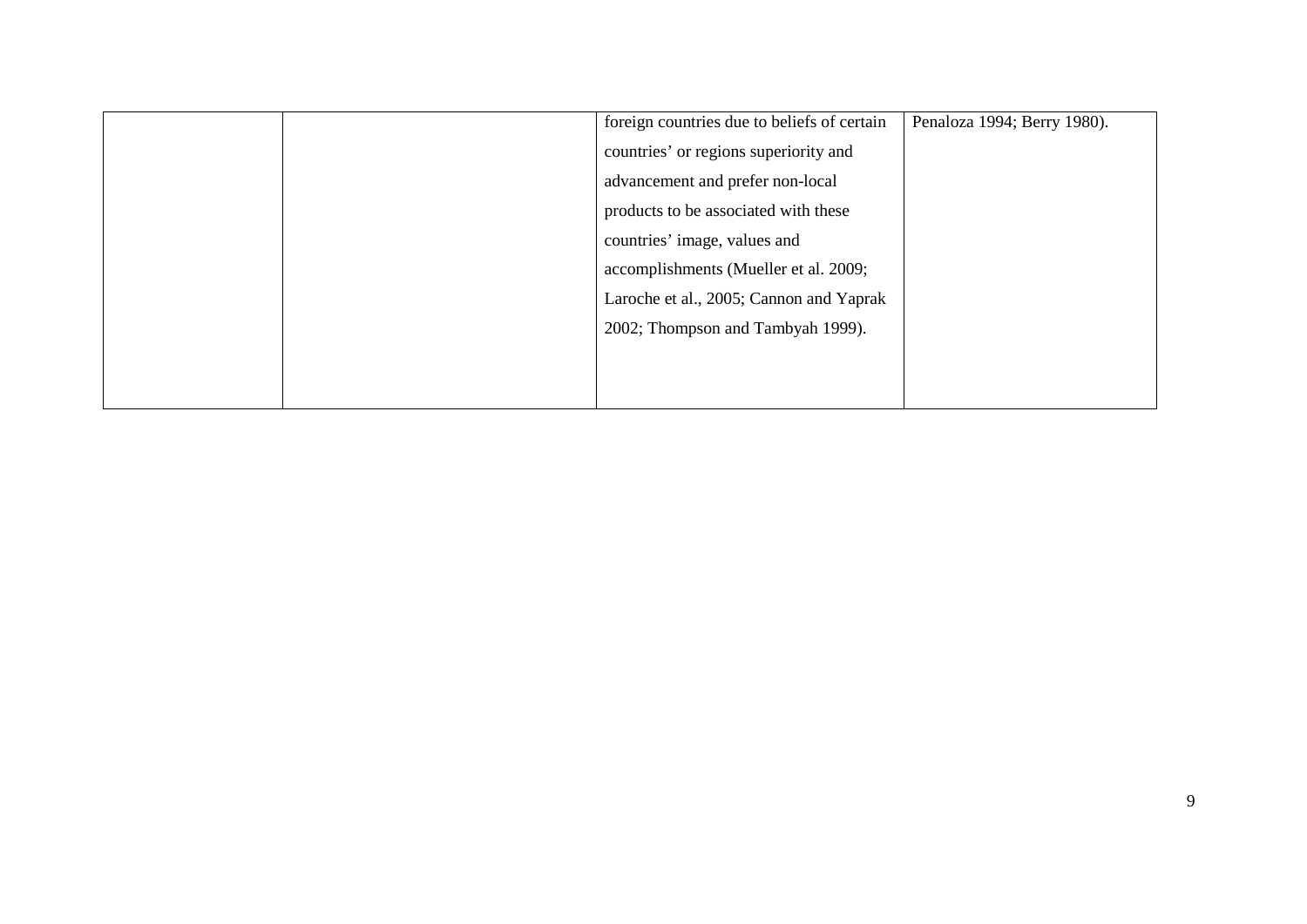COO research is not without its controversies: the significance and equivalence of COO stereotyping effects have been found to be dependent on age, education, personal background, level of consumer expertise and involvement (Ettenson and Klein 2000; Maheswaran 1994; Cordell 1992; Shimp and Sharma 1987). Consumers also tend to use COO stereotypes in different ways with some consumers not to using them at all (Heslop and Papadopoulos 1993). Therefore, market intelligence on consumers' general and specific perceptions of country images and on the significance of place associations in evaluation of local and non-local products is essential for strategic brand building in international markets. By attributing the brand with either a 'localised' or 'foreign' image, the brand can be positioned to minimise or neutralise the COO stereotyping conflict and be more appealing to consumers (see Alden et al 1999; Alashban et al. 2002; Batra et al. 2000; Beverland and Lindgreen 2002; Broderick 2007; Douglas et al. 2001; Elliot and Cameron 1994).

# **From Country-of-origin to Country-of-manufacture, Country of design and Countryof-brand-origin**

Globalisation of the international marketplace has led to companies outsourcing their manufacturing and assembly processes, making it difficult for consumers to evaluate products and brands on the basis of the country they are made in. In the conditions of the global marketplace, very often a single product can be associated with a variety of countries through ownership, manufacturing and advertising. Many products whilst being designed or developed in one country have different elements produced in a number of different countries, are assembled in another country, and have headquarters located in yet another country. For example, in 2005 only approximately 50% of the total production of Sony, a brand widely associated with Japan, took place in Japan. Other Sony manufacturing bases include USA, Canada, China and many others – in total Sony have subsidiaries and affiliates in over 35 world countries (Euromonitor International, 2007). Brands from developing economies such as Acer (Taiwain), Lenovo (China), Tata Motors (India), GazProm (Russia) have expanded into the multinational arena and are now manufactured and marketed in many countries all over the world. The expansion of such hybrid multinational brands has prompted various perspectives on the COO concept. Generally speaking, it became difficult to maintain the definition of COO as the country where the company that manufactures and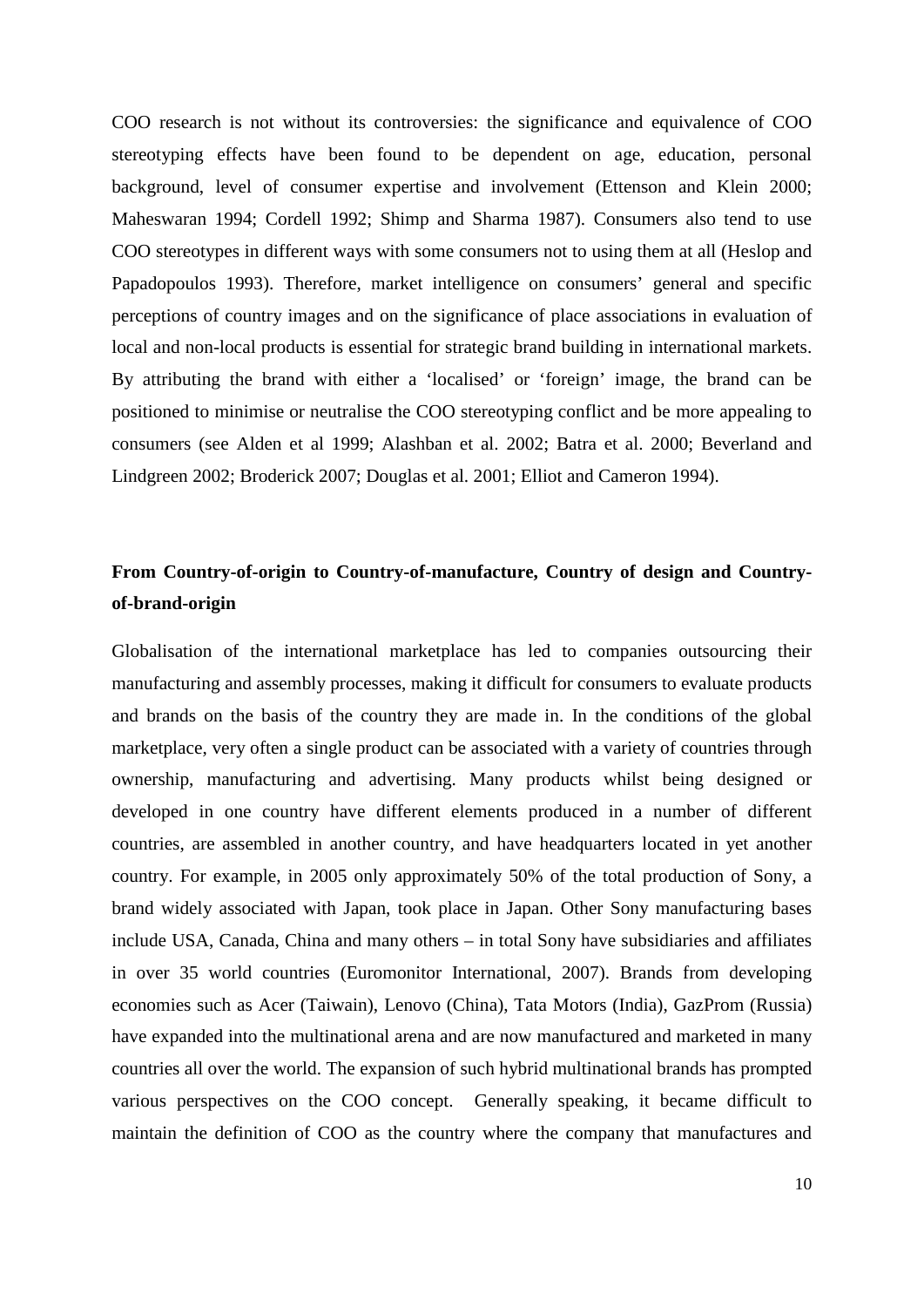markets the product or brand is located (Johansson et al. 1985), to describe various elements of countries' images associations in consumer product evaluations. These elements have been categorised into:

*Country-of-Manufacture (COM)* - the country where final assembly of the good took place (see the review by Samiee 1994; Toncar 2008; Essoussi and Merunka 2007; Insch and McBride 2004; Hui and Zhou 2003). COM information is a salient determinant of product quality evaluations. Unfavourable COM image associations can have damaging effects on overall consumer perceptions and can present challenges even for well-established reputable brands such as Sony (Tse and Gorn 1993). Favourable COM image associations can have stronger effects on overall product evaluations than brand name (Han and Terpstra 1988).

*Country-of-Design (COD)* – the country where the product was designed and developed (see review by Nebenzahl et al., 1997; Jaffé and Nebenzahl 2001; Chao 1998). Image associations of countries' competence in product design and in establishing its overall image and production standards have a significant effect on consumer product judgements (Essoussi and Merunka 2007).

*Culture-of-Brand-Origin (COBO)* – consumer associations with the cultural origin or heritage communicated by the brand (Lim and O'Cass 2001; Hulland 1999). Lim and O'Cass (2001) suggest that for consumers, it is easier to identify and extract COBO associations from brand communications rather than elaborating on the COM or COD. In the modern marketplace the ownership structures constantly change: companies often acquire or sell brands, dividing and selling off parts of family brands. Multinational corporations maintain complex structures of worldwide operations where the same brand is developed and marketed in a number of markets in a standardised manner whilst being manufactured by subsidiaries all over the world. For example, Procter & Gamble's manufacturing operations for such globally known brands as Ariel, Head and Shoulders, Gillette and Pampers are based in 8 different regions (USA, Canada, Mexico, Latin America, Europe, China, Africa and Australia). Such complex organisational structures are difficult to clearly communicate to consumers in marketing messages and complicate identification of COO, COM or COD evaluations for consumers. Finally, the development of global trade and media facilitate the emergence of a homogenous global culture with people across the world sharing unified values, beliefs and ways of life (Alden et al., 2006; Askegaard et al., 2005; Zhou and Belk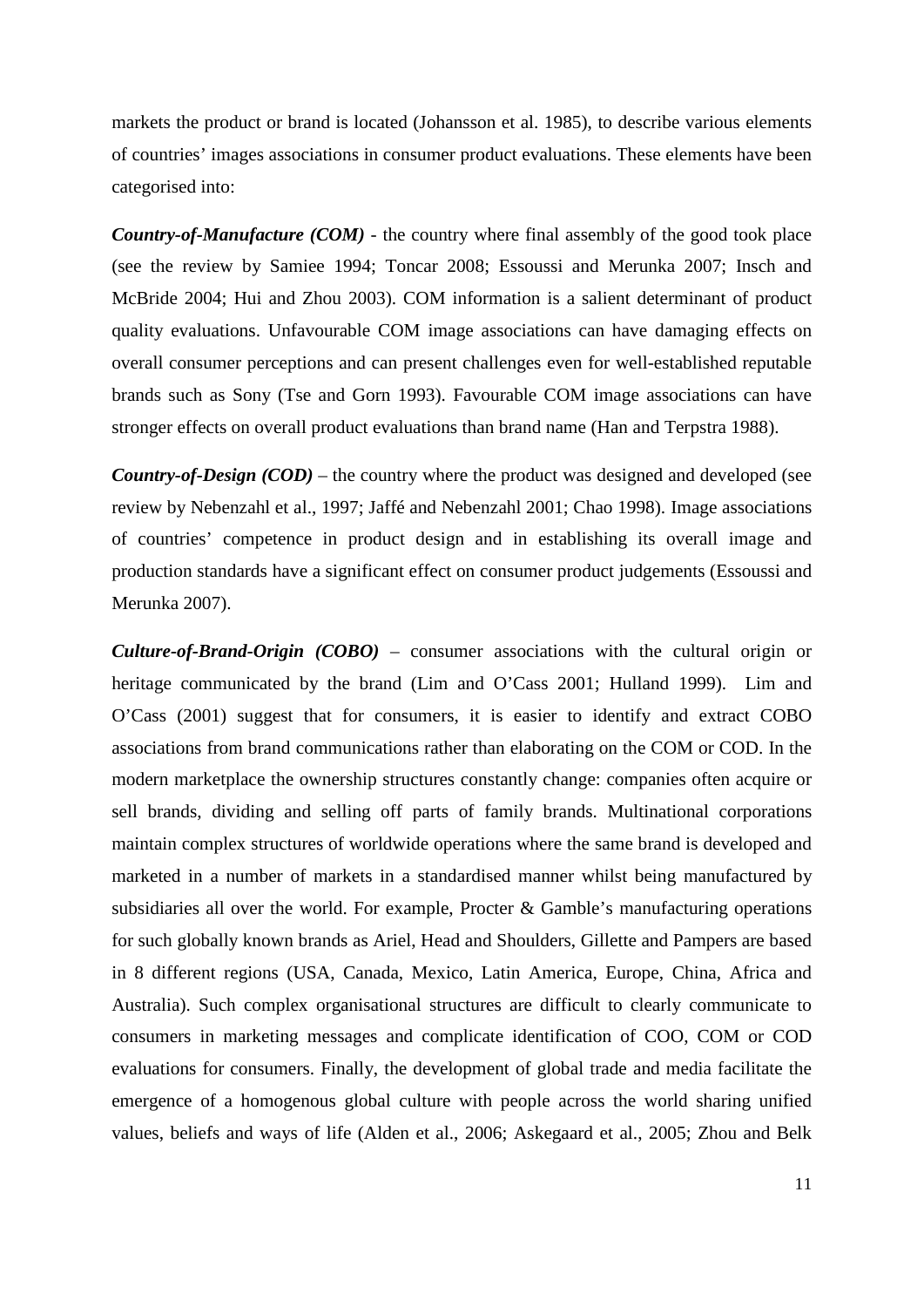2004; Ritzer 2003; Crane 2002; Alden et al., 1999; Levitt 1983). Some consumers seek brands that will symbolise their belonging to the global society rather than a particular place or country (Strizhakova et al., 2008). Therefore, COBO associations (with local, particular foreign or global culture) become more relevant in the international marketplace and contribute to creating brand value (Schuiling and Kapferer 2004; Steenkamp et al., 2003; Alden et al, 1999; Leclerc et al., 1994).

#### **Creating Place associations: an overview of brand positioning tools**

How can brands create place associations relevant to the context of a particular marketplace? The most powerful tool in creating Place associations is brand communications. Brands are evaluated by consumers by receiving and interpreting the image messages sent by the brands to consumers. Such messages, termed cues, are used by marketers to generate the unique set of associations with brands' attributes (quality, taste, values etc). In other words, brand cues act as signals that lead consumers to develop particular associations with and assign a particular meaning to the brand. A simple example would be a picture of fresh oranges on a box of orange juice – the picture provides a mental shortcut for consumers to associate the brand with fresh orange juice and identify the brand's position in consumers' mental frame of products (juices). Positioning strategies create or increase consumer brand awareness, i.e. the amount of brand associations retained in consumer memory, and, most importantly, contribute to consumer perceptions of brand image, i.e. the uniqueness, strength and favorability of these associations (Keller 1993).

Brand image cues include brand name, colour, sound, design, images and characters, packaging, language of the textual information. In the context of place associations, all these elements of brand image can be placed within a particular cultural heritage context as they provide consumers with signals which can be interpreted into an association with a particular country or culture. The interpretation of and associations with the meaning of these cues can be different across cultures. For example, language and linguistic systems act as culturespecific cognitive and heuristic associations held by individuals in a given culture and play a significant role in determining consumers' processing of brand communications and brand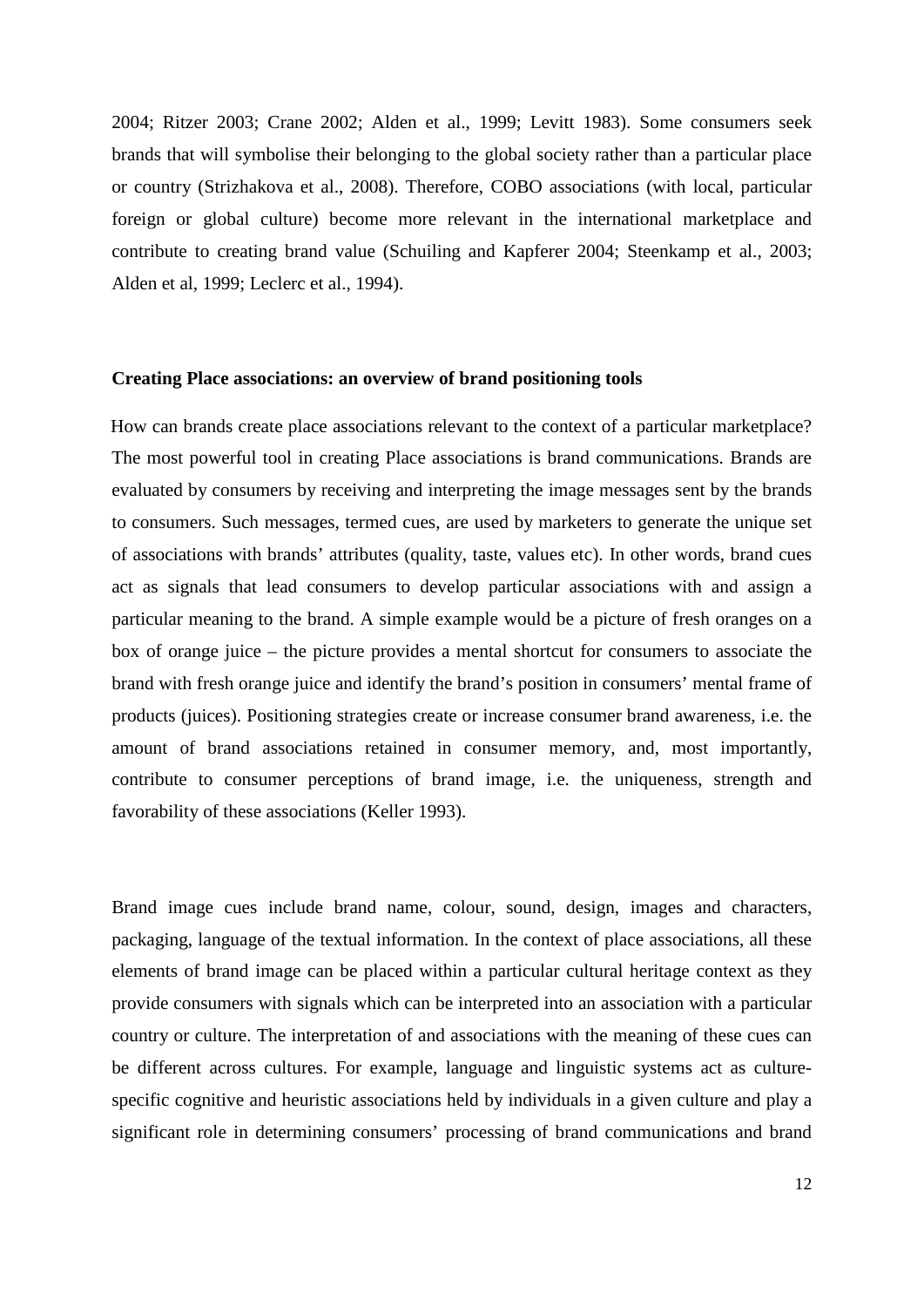name evaluations (Luna and Peracchio 2001; Zhang and Schmitt 2001). Language, alphabetical and lexical-semantic (related to writing systems and styles) information communicated by the brand name and messages places a brand within a specific cultural context (for example, Italian looking and sounding brand name connects the brand with Italian culture). Colors are used to express feelings and the same color can represent different meanings for different cultures (red means beautiful in Russia, symbolizes good luck in China but is the color of mourning in South Africa; purple is a colour of royalty in the UK and a colour of widow's mourning in Thailand). Certain images have symbolic meanings associated with countries and place (national flags are unique for each country; images of certain landmarks such as the pyramids for Egypt or Eifel Tower for France). Textual information (such as 'traditional Italian recipe' or 'finest Swiss chocolate') creates placespecific design or manufacture associations.

Some brands incorporate multiple cultural cues in their image. Sometimes multiple cues can emphasise brands' associations with positively perceived COBO, COD and/or COM. For example, Picture 1 shows a recent advert of Honda, a Japanese-origin brand, in the United Kingdom. The advert's main message, 'Local' (manufactured in the UK), accentuates the brand's association with the UK for consumers and may appeal to normative (caring for the needs of local society, protecting local jobs and economy) and affective (UK as homeland) COO stereotypes of the UK consumers.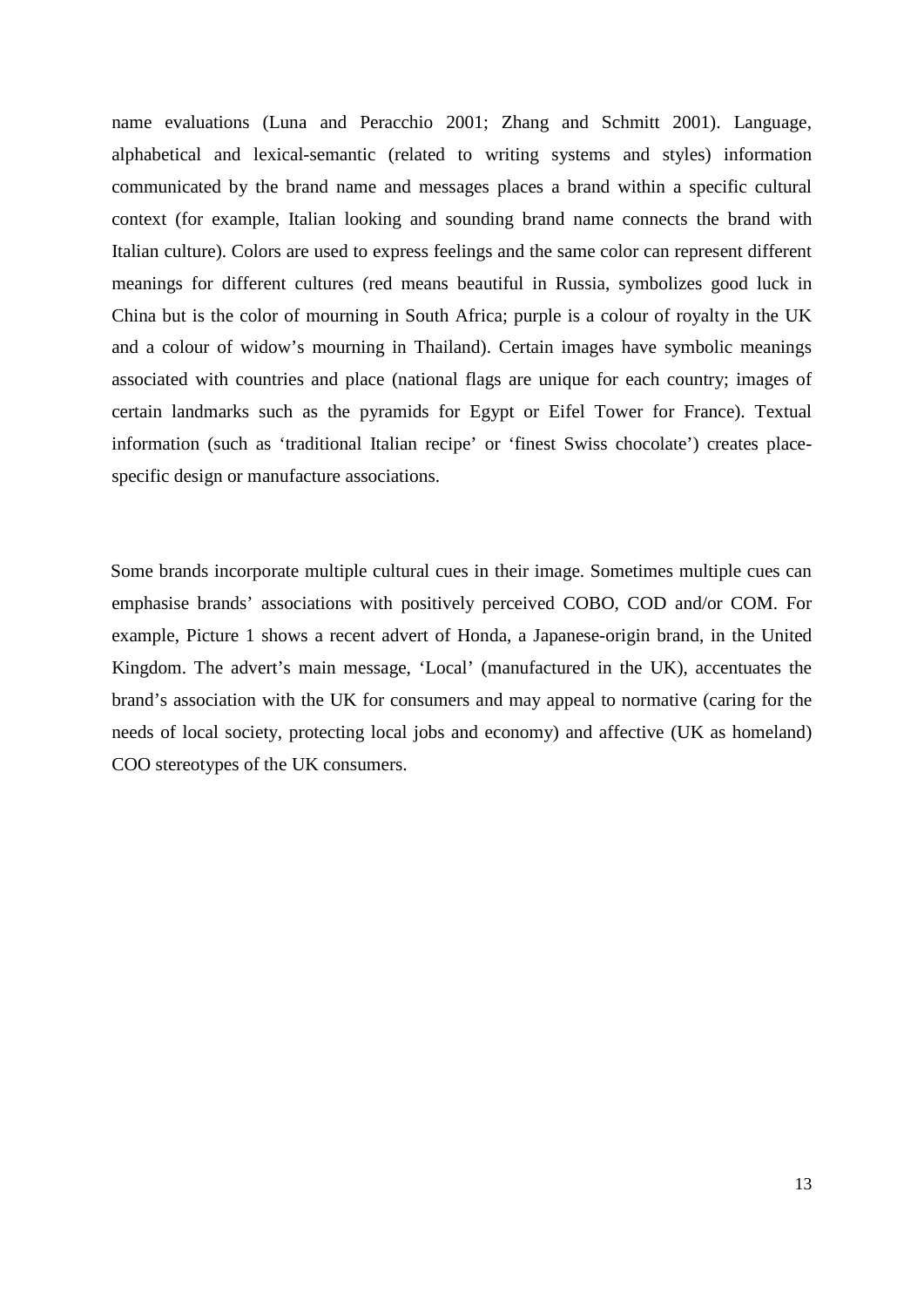Multiple place cues can also be used to appeal to consumers' associations with multiple places and cultures. Studies of the impact of globalisation on consumers' cultural preferences discovered that people can develop and maintain positive attitudes both to local and non-local places and cultures and be willing to integrate their preferences in lifestyle and consumption preferences. For example, people integrate and interpret global culture's norms and practices in the context relevant to their own local cultures (Kjelgaard and Ostberg 2007; Kjelgaard and Askegaard 2006; Ritzer 2003; Turner 2003). People in diasporas and migrant ethnic groups integrate practices and norms of their nation state with cultural and consumption norms associated with the place of their ethnic origin/ancestry (Wamwara-Mbugua et al., 2008; Vida et al., 2008; Askegaard et al., 2005; Benet-Martinez et al., 2002; Oswald 1999; Penaloza 1994). Also, people develop an affection or liking of a particular foreign country through travel, short and long-term migration (for study or work), interaction with people from this country/culture or culture which results in them willing to adopt this culture's customs and ways of life and to consume brands that provide symbolic associations with this culture. Proliferation of multicultural consumption requires brands to be aware of the realities of consumers' cultural and place associations and incorporate relevant elements of cultures or places favoured by consumers into their image (Hsieh & Lindridge, 2005; Zhang & Schmitt, 2001). In some cases place cues can imply an association with a country or culture to enhance consumers' positive perception of its brand image. A study by Mueller et al (2001) terms this phenomenon 'captious cues' (note that captious cues can be single and multiple). Captious cues are the deceptive or misleading country of origin brand associations. For example, the advert of Ristorante pizza brand (Picture 2) incorporates an image of pizza and brand name, Ristorante, with corporate brand name of the producer, Dr.Oetker which is also clearly visible. The brand name and pizza image provide a cue to Italy which may evoke both cognitive COO stereotypes of Italy as the premier origin of pizza and the emotional affection of consumers to Italy as a place. The display of Dr.Oetker's corporate brand can be interpreted either as an association with the Germanic traditions of quality or reference to Dr.Oetker's status as a multinational company whose brands are known and available in many countries around the world.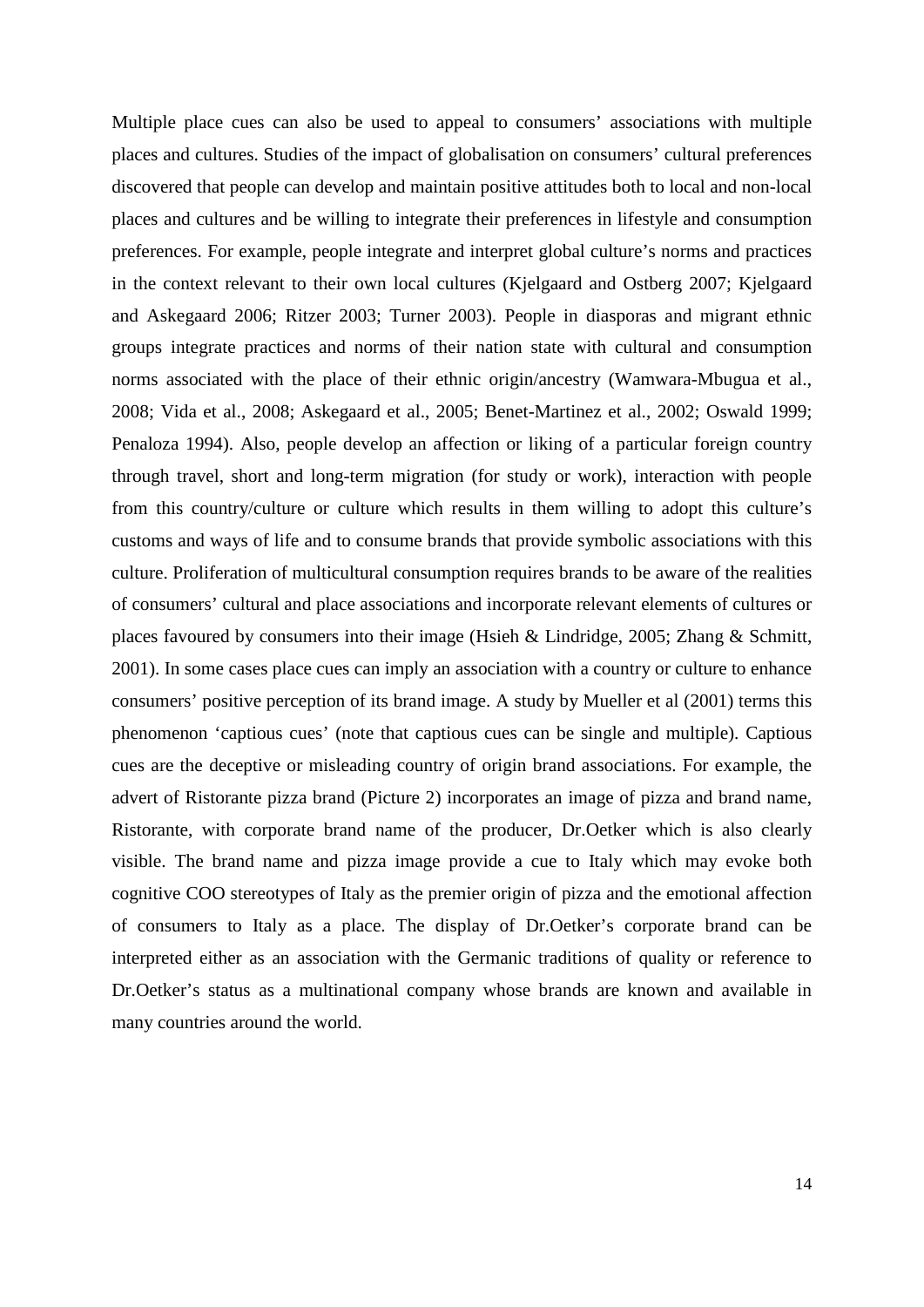# **Conclusion**

In this chapter, we have considered the affects of place, or country-of-origin stereotypes on consumer behaviour and strategic brand building with a view of increasing intricacy of multicultural inter-penetration within societies and multinational market operations. Both these factors exemplify the pertinent need for advancing conceptual understanding of the nature and the dimensions of place-based biases held by consumers to inform managerial decisions on adopting either single or multiple place cues approach for brand building. We outlined three major categories of place stereotypes that may be held by consumers, cognitive, conative and affective, and considered scenarios where these stereotypes lead to different consumption behaviours. We have also demonstrated that by integrating multiple place cues in brand communications product associations can be placed within a number of (factual or implied) manufacturing, design or cultural dimensions which can enhance product's cognitive and affective appeals for consumers. Seldom countries nowadays do not actively engage in international trade and migration flows: both products and people travel around the world and mix with varying cultural groups. As a result, consumers may develop positive (or negative) associations with multiple places or cultures which will affect their product evaluations. These realities of the contemporary marketplaces dictate that to maintain market share and the competitive advantage marketers are required to perfect the art of creating brands that communicate relevant place or cultural appeals both to those consumer groups favouring a single culture and to those associating with and favouring several cultures. Therefore, an informed and comprehensive approach to using single or multiple place cues is required when developing branding strategies.

# **The use of place cues in packaging for brand positioning: A Case Study**

Brand image cues, including origin cues, can be communicated to consumers through a number of channels such as advertising, the Internet, social media and packaging/labelling. This section will consider how place cues can be created through brand packaging. Packaging is one of the most important and salient communication vehicles and plays a significant role in consumers' brand image perceptions and buying decisions (Clement 2007; Rundh 2009; Silayoi and Speece 2007). It ensures communication with a wide consumer audience: consumers are almost inevitably reachable via packaging, whether whilst shopping for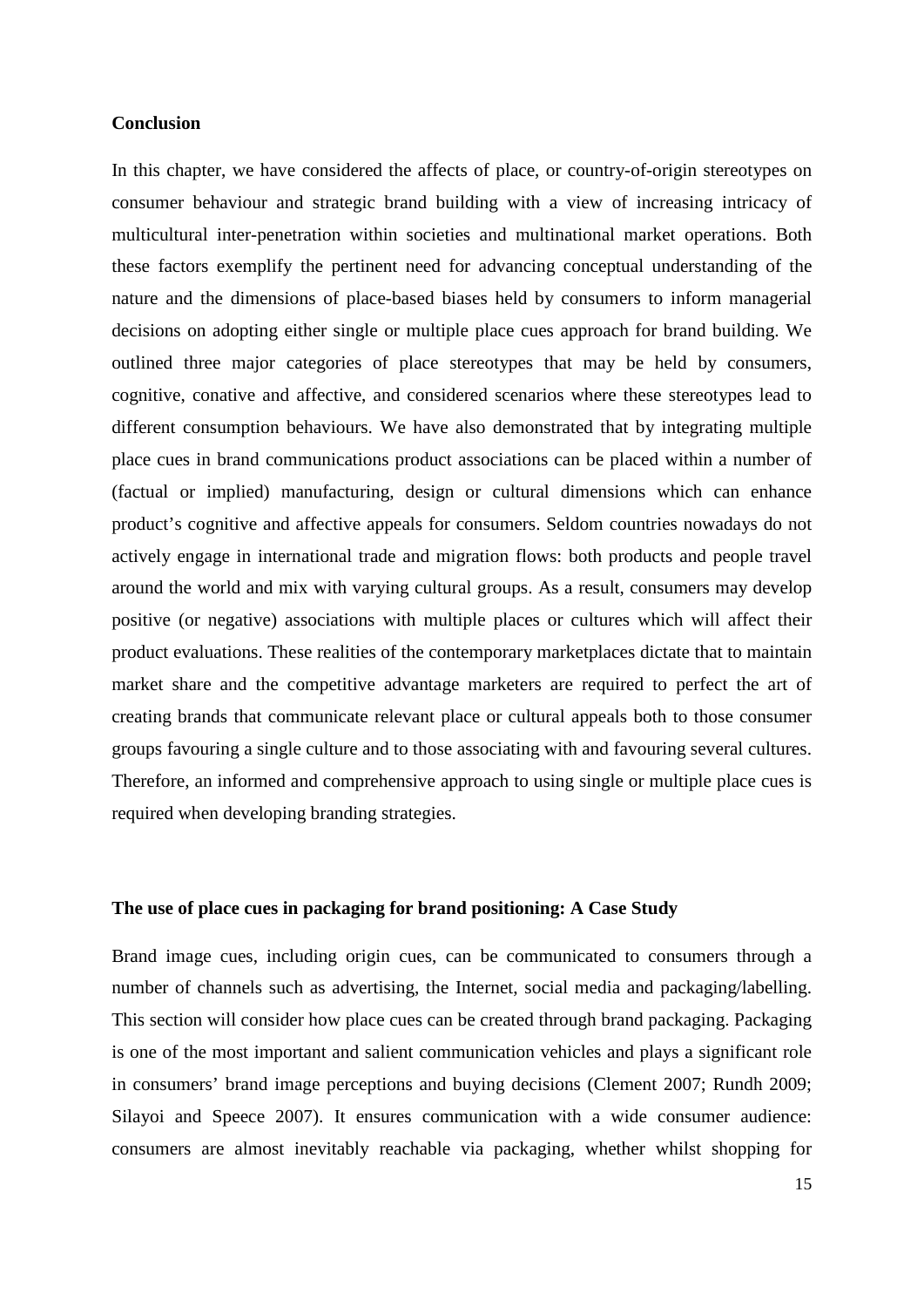themselves or others or whilst consuming what was bought by others for them (gift-giving and socialising). Often packaging can be the first point of communication between the brand and consumer. Therefore, a coherent use of packaging in combination with other brand positioning tools enhances the success of companies' marketing efforts.

The following case study illustrates how single and multiple place cues can be used in packaging design to reflect brands' associations with places and cultures. The key categories of cues used in packaging that affect consumer perceptions elaboration of information are brand name, visual representation (i.e., colour, images and other design elements), language (including writing styles) and textual information clearly visible on package or label (Mikhailitchenko et al. 2009; Zhang et al. 2003; Branthwaite 2002; Alashban et al. 2002; Mueller et al. 2001). We analysed packaging place cues and brand positioning approaches of the market leaders across two food product categories (chocolate and juice) in Russia. With Western markets saturating, the attractiveness of emerging markets for international companies increases: Russia is one of the largest emerging markets with a 5.53% forecast GDP growth rate for 2011 (Datamonitor 2008). Russia's consumer base is diverse and multiculturally aware: at least 15 ethnic groups co-reside in this country (Curtis 1996). Since the demise of the Soviet Union, Russia has opened its borders to international trade and joined the global market economy, providing, scope for foreign and global cultures to interact with Russia's population through media, trade and travel.

We selected the ten strongest brands in chocolate and juice categories from portfolios of companies with the largest market shares in Russia (Business Analytica 2008, 2005; Euromonitor International 2009a, 2009b) and conducted a critical visual analysis (Schroeder 2006) of their pack images. Our analysis included the following categories: images and design elements of brand packaging; language, alphabetical and lexical-semantic (writing styles) features of brand name. When analyzing brand packaging design elements we focused on packaging form and images and distinguished between 'traditional' and 'sophisticated' design categories. In the early stages of economic growth in 1990s, Western brands were regarded by consumers as 'glamorous' and symbolizing affluence and much-desired belongingness to the modern global world (Batra et al. 2000; Cunliffe 1995; De Abreu-Filho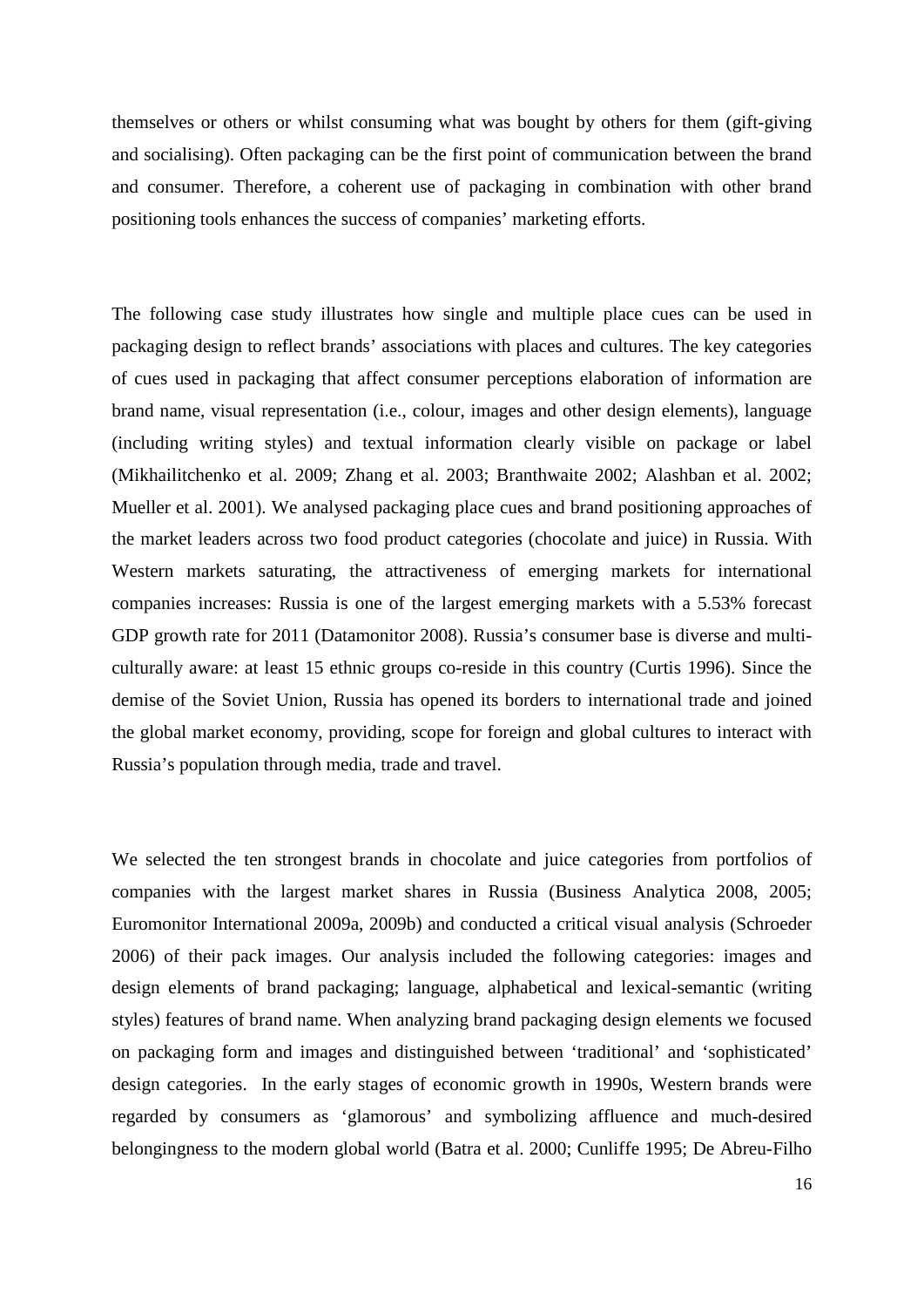et al. 2003). When Russia opened its markets to free trade, local manufacturers produced products in similar-looking standardized packaging: for example, juice was first sold in large 3-litre glass jars and later in rectangular boxes; traditional boxes of chocolate assortment were of rectangular form (Kozina 2007; Pavlov 2008; Plastinin 2006; Semenikhin 2008). Sophisticated design elements of packaging (such as a prism form of the box), added extras (such as screw-top or 'Westernised' images) enabled brands to associate themselves with Western consumption practices. When analyzing brand names, we distinguished between those in English, those in another foreign language and those in Russian. Global culture is defined to be highly associated with the West: the US is seen as one of the countries that contribute most to the development of global culture with the conventional use of English as the dominant communication in the global community (Alden et al. 2006, Kearney 1995). Therefore, brand names in English, if no other association was given on packaging to a specific country (such as a flag, or emphasis on the products' origin, for example 'finest Belgian chocolate'), were categorised as associated with Global culture. In contrast, foreign non-English and Russian brand names were categorized as those providing a cue to a particular foreign culture or local culture respectively. Also, as a considerable proportion of Russian brand name features were represented in Russian handwriting styles, we identified these names as providing a lexical-semantic association with Russian culture (Zhang et al. 2003). To contextualize companies' strategic approach to brands' positioning, we also analyzed positioning concepts of focal brands as reported by brand manufacturing companies and Russian marketing and advertising agencies (Adme.Ru 2006, 2007, 2009; Advertology.Ru 2005, 2006, 2009; Boxside Brands and Package 2007-2008a, 2007-2008b; Consumer Superbrands Russia 2007; Forbes Russia 2009; Pavlov 2008; Plastinin 2006; Rybak 2004; Slad&Co 2009; UniPack.Ru 2008; Zerkalo Reklamy, 2004). Summary results are presented in Tables 2 and 3.

The case study demonstrates the use of single or multiple cultural cues in brand packaging to create brand image integrated in different cultural contexts. Some brands are associated with a single culture (e.g. Russia: Dobryi, Rossiya; German: Ritter Sport); some are associated with two cultures (e.g. Russian and Ukrainian: Sadochok; Global and Japanese: Caprice); and some integrate multiple cultural cues (more than 2) in their image (e.g. Global, French and Russian: Comilfo). Whilst earlier research on COBO-based brand positioning notes that by communicating multiple cultural identities negative brand attitudes are created, as "too much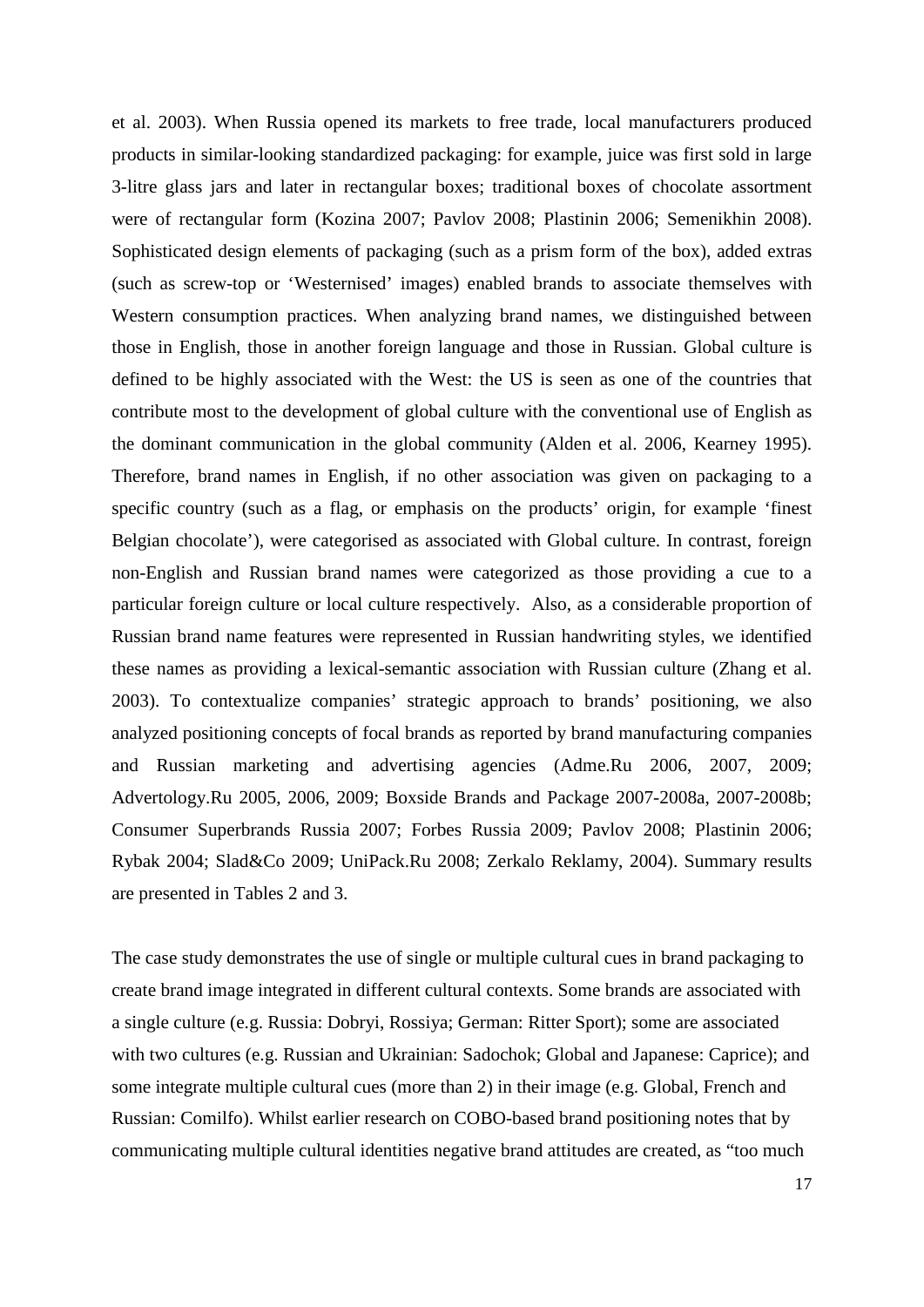breadth…may confuse consumers" (Alden et al. 1999, p.84), the analysed brands are successful players on the Russian market. Furthermore, 10 of the analyzed brands (Babaevsky; Fruktovyi Sad; Ya; Tonus; J7; SladCo; Dobryi; Moya Semya; Rossiya – Shedraya Dusha; Lyubimyi Sad) have been named by analysts amongst the 50 top-rated brands (Forbes Russia, 2008) and the 40 strongest brands in Russia (BusinessWeek Russia, 2005). Although undoubtedly a number of strategic factors contribute to the success of all analyzed brands, the multiplicity of cultural cues may be an important factor that creates positive brand attitudes since some consumers may be developing multi-cultural belongingness and are seeking to proclaim it through brand consumption.

Case Study questions:

1. Consider the names and visual cues of the brands discussed in the case study. What place stereotypes (i.e., cognitive, conative and affective) do each of these brands evoke?

2. Using the brands discussed in case study as examples, discuss how language and writing style cues can be used to create multiple place cues.

3. Identify three multinational brands and consider how these brands use cultural cues in brand communications to create 'global' COBO-based brand image? Can multinational brands from emerging markets create 'global' image using similar branding strategies?

4. Cayla and Arnould (2008) note increasing cultural symbolism of brands and suggest that consumers use brands as *"a specific symbolic form of talking about and seeing the world"* (p.87). What symbolic values could consumers derive from brands incorporating multiple cultural cues in their image?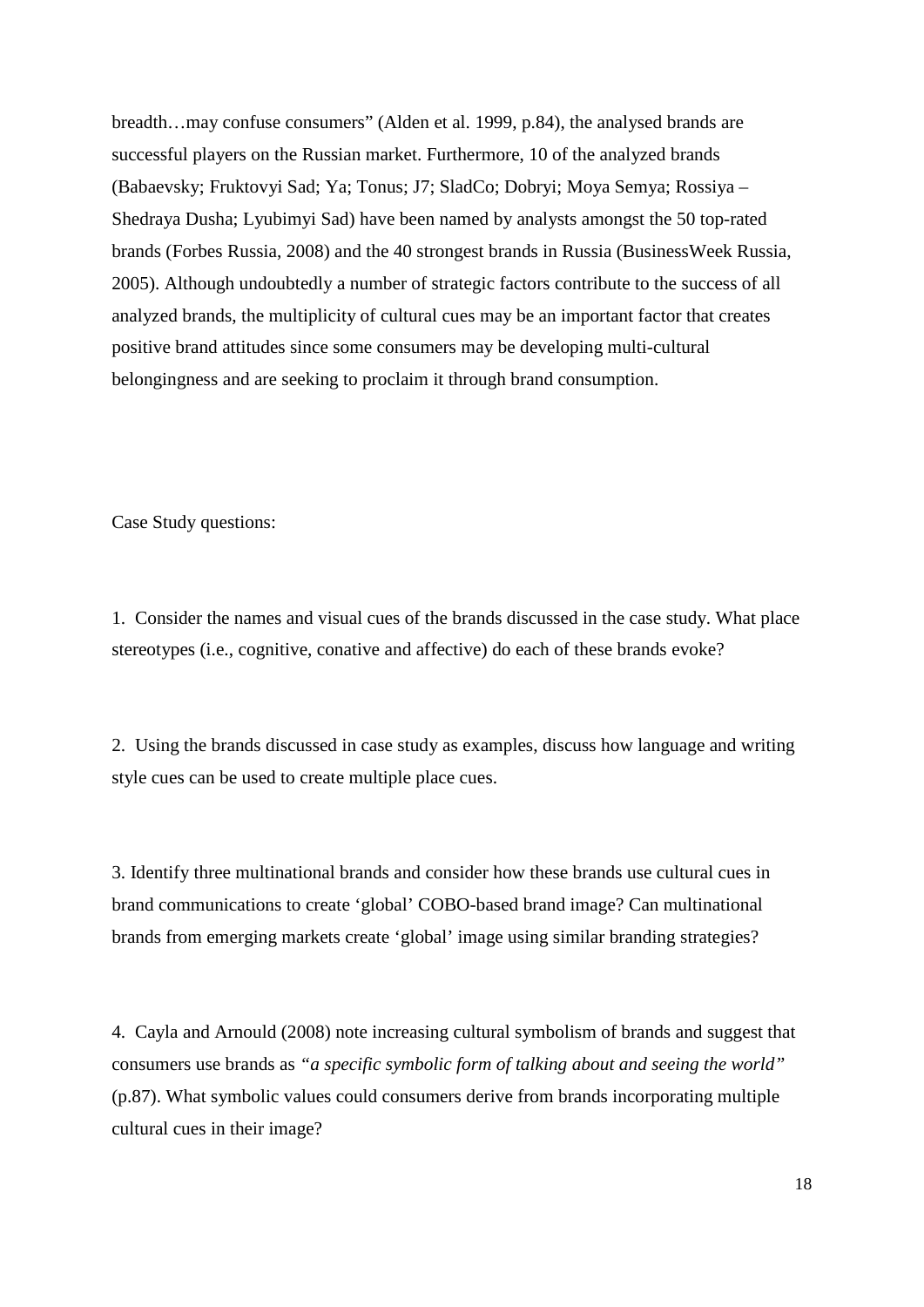# **Table 2. Findings of brand packaging analysis of chocolate brands in Russia**

| <b>Brand name/</b><br>Sub-brand<br>name        | Brand/<br>sub-brand<br>name meaning/<br>translation                                                                                                                        | Brand/<br>sub-brand<br>name writing                                                                                                   | <b>Visual cues</b>                                                                                                                                                                                                                                                                                                                              | <b>Cultures represented</b><br>in visual brand image                                           | Owner<br>company<br>(local and<br>global brand<br>owner) | Company<br>share,<br>2008<br>% retail<br>value |
|------------------------------------------------|----------------------------------------------------------------------------------------------------------------------------------------------------------------------------|---------------------------------------------------------------------------------------------------------------------------------------|-------------------------------------------------------------------------------------------------------------------------------------------------------------------------------------------------------------------------------------------------------------------------------------------------------------------------------------------------|------------------------------------------------------------------------------------------------|----------------------------------------------------------|------------------------------------------------|
| Alpen Gold/<br>Composition                     | Gold of Alps/<br>Composition                                                                                                                                               | Alpen Gold/<br>Composition                                                                                                            | 1. German brand name and association with Alps mountains<br>reflected in image of mountains incorporated in the brand logo.<br>2. Sophisticated and original packaging design.<br>3. 'Western' sub-brand name, no language/visual association<br>with a particular foreign culture.                                                             | Integrated cues to<br>Global/Western and<br>Foreign (German-<br>Austrian) culture.             | <b>Kraft Foods</b>                                       | $\overline{5.4}$                               |
| A.Korkunov/<br>Morelia                         | First letter of<br>name and<br>surname of<br>Andrei<br>Korkunov,<br>Russian<br>businessman<br>and company<br>founder /<br>name of a city<br>in Mexico (sub-<br>brand name) | А. Коркунов<br>A.Korkunov/<br>Morelia<br>(brand name<br>appears on<br>different<br>packages both<br>in Latin and<br>Cyrillic writing) | 1. Russian brand name (both Cyrillic and Latin alphabet<br>writings used).<br>2. Packaging designed to appear "familiar and instilling pride<br>for preservation of wholesome traditionsand the drive to<br>produce chocolate that is competitive on the world market"<br>(www.super-brands.ru).<br>3. Spanish sub-brand name in Latin writing. | Integrated cues to Local<br>(Russian),<br>Global/Western and<br>Foreign (Spanish)<br>cultures. | Mars Inc                                                 | 14.6                                           |
| Rossiya -<br>shedraya<br>dusha/<br>Collectsiya | Russia-<br>generous soul/<br>Collection                                                                                                                                    | Россия -<br>щедрая душа/<br>Коллекция                                                                                                 | 1. Russian brand name (country name used as element of brand<br>name).<br>2. This is the brand from the very heart of Russia**<br>(www.rossiashokolad.ru). It is inspired by and communicates<br>the warmth and generosity of Russian soul (www.boxide-                                                                                         | Local (Russian) culture                                                                        | Rossiya CO<br>OAO, owned<br>by Nestle SA                 | 12.4                                           |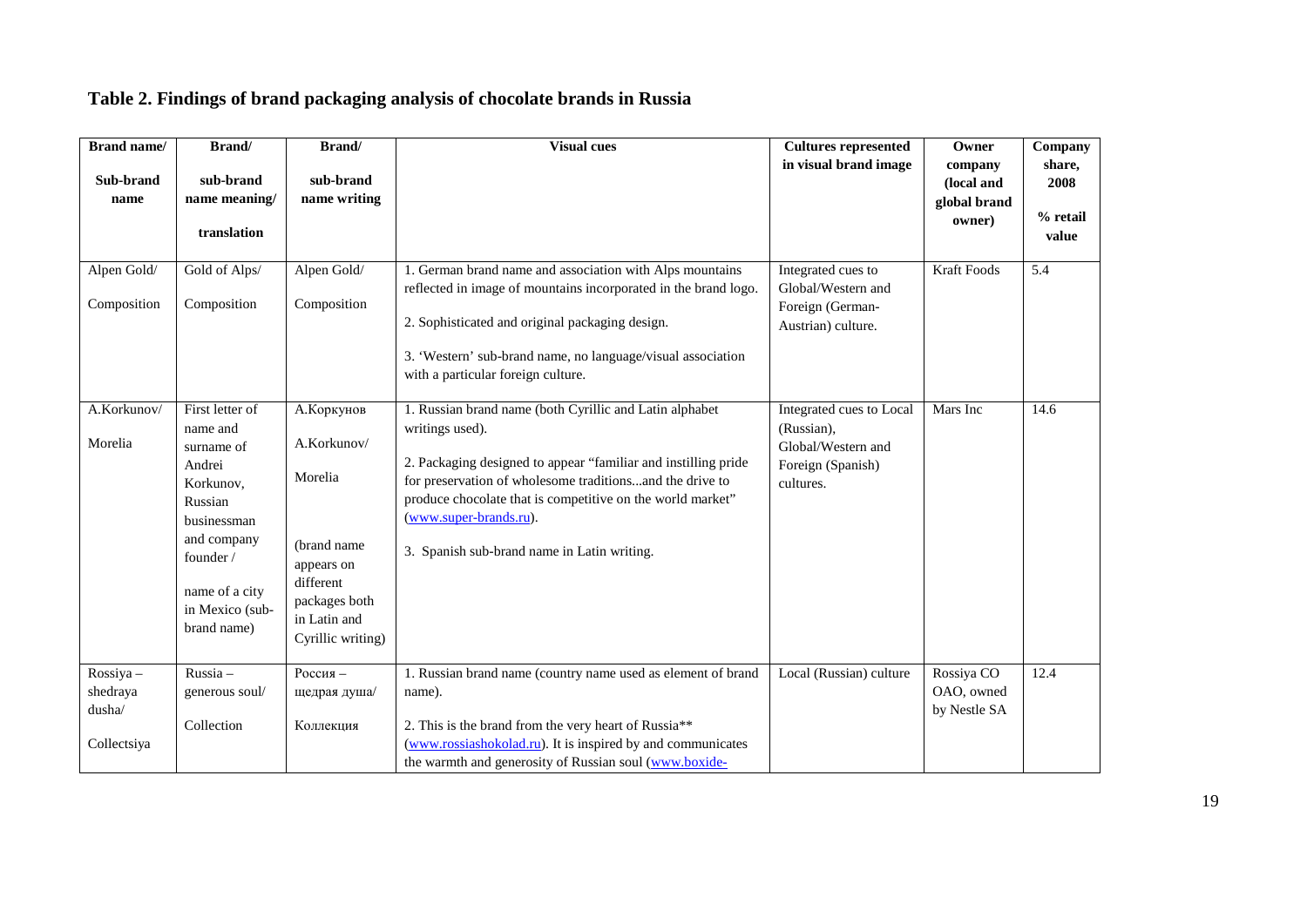|                                |                                                                                      |                               | clients.ru).                                                                                                                                                                                                                                                                                                                                                          |                                                                                                 |                                                        |      |
|--------------------------------|--------------------------------------------------------------------------------------|-------------------------------|-----------------------------------------------------------------------------------------------------------------------------------------------------------------------------------------------------------------------------------------------------------------------------------------------------------------------------------------------------------------------|-------------------------------------------------------------------------------------------------|--------------------------------------------------------|------|
|                                |                                                                                      |                               | 3. Russian sub-brand name in traditional Russian handwriting<br>style.                                                                                                                                                                                                                                                                                                |                                                                                                 |                                                        |      |
| SladCo/<br>Vechernii<br>Romans | Double meaning<br>of brand name:<br>Slad Company<br>and Sweet/<br>Evening<br>romance | СладКо/<br>Вечерний<br>романс | 1. Russian brand name in traditional Russian handwriting style.<br>2. Modern packaging design with elements of aristocratic<br>'empire' style. Verses of such famous Russian poets as<br>A.Pushkin, M.Lermontov, S.Esenin, and others are quoted on<br>the pack, emphasising adherence with traditions (SladCo, 2009;<br>www.sostav.ru).<br>3. Russian sub-brand name | Local (Russian) culture                                                                         | SladCo OAO.<br>owned by<br>Orkla Group,<br>Norway      | 4.7  |
| Roshen/<br>Zolotoye<br>assorti | No meaning<br>(brand name)/<br>Gold selection                                        | Roshen/<br>Золотое<br>Ассорти | 1. 'Western' brand name, no language/visual association with a<br>particular foreign culture.<br>2. Russian sub-brand name in Cyrillic writing.<br>3. Brand concept: Roshen is a true Ukranian chocolate brand<br>expanding into the Western markets (Zerkalo Reklamy, 2004).                                                                                         | Integrated cues to<br>Global/Western and<br>Local (Russian)<br>cultures.                        | Roshen<br>Kondyterskay<br>a<br>Korporaciya,<br>Ukraine | 1.2  |
| Babaevsky/<br>Originalnyi      | From Babayevo<br>$(an \text{ area})$ /<br>Original                                   | Бабаевский/<br>Оригинальный   | 1. Russian brand name.<br>2. 'Soviet'-style packaging design evoking nostalgic<br>associations with high-quality Soviet chocolate<br>(Semenikhin, 2008).<br>3. Russian sub-brand name incorporating traditional Russian<br>handwriting style of the Cyrillic capital letter "B".                                                                                      | Local (Russian) culture.                                                                        | Ob'yedinenny<br>e Konditery,<br>Russia                 | 16.1 |
| Comilfo                        | Comme il faut<br>$(French)$ –<br>properly; as it<br>should be<br>Brand name is       | Комильфо                      | 1. French brand name written in Cyrillic and spelt in Russian.<br>2. Sophisticated and modern packaging design, using Belgium<br>postcard representing association with unique technologies of<br>Belgian chocolatiers. (Advertology.Ru, 2006).<br>3. Emphasis on 'Western-style' product: visuals of                                                                 | Integrated cues to<br>Foreign (French and<br>Belgian), Local<br>(Russian) and<br>Global/Western | Ruzanna<br>OJSC, owned<br>by Nestle SA                 | 12.9 |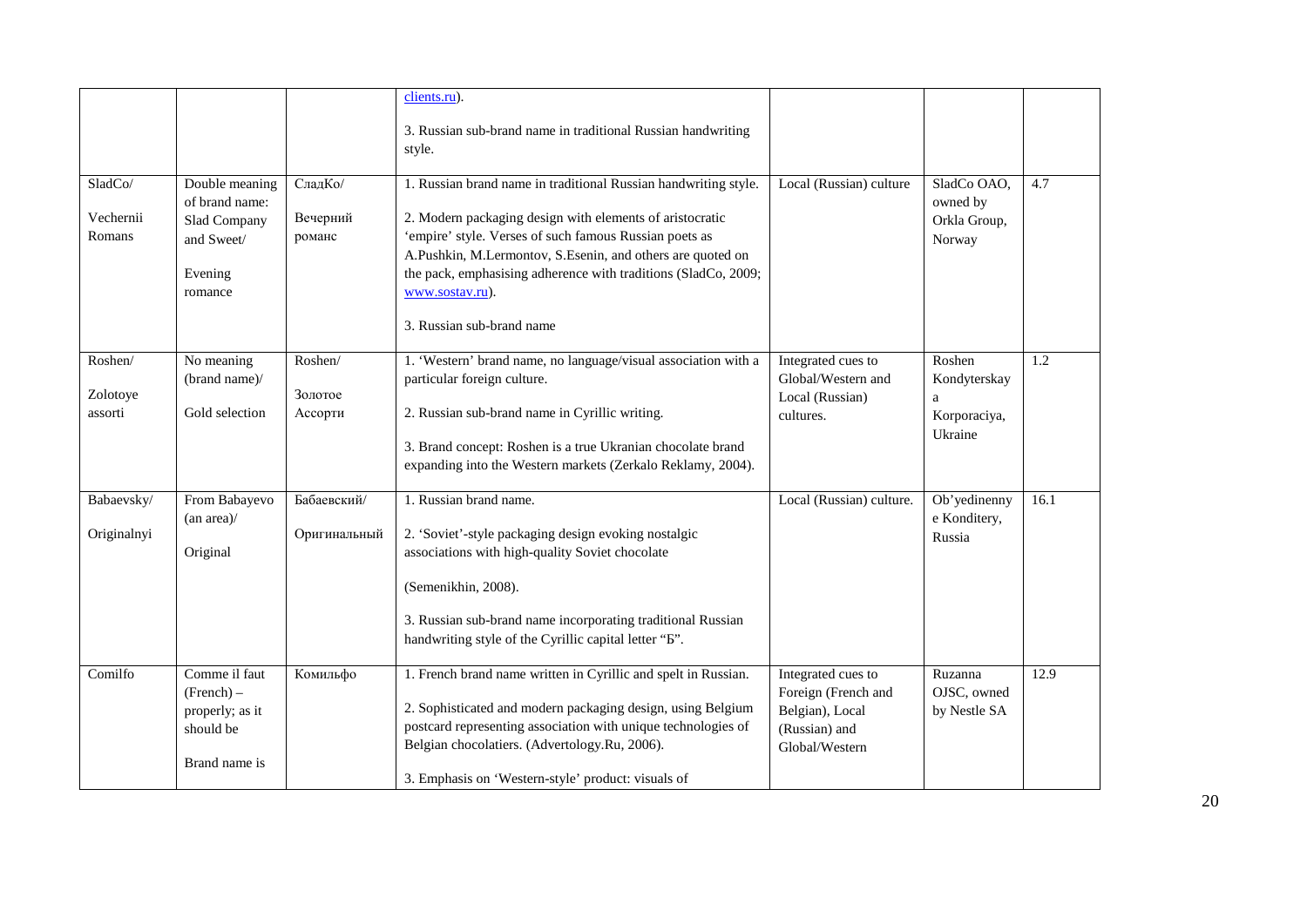|                       | written in<br>Cyrillic and is<br>spelt as it<br>sounds in<br>Russian |                       | sophisticated premium chocolate selection different from<br>chocolates in selection boxes traditional for Russian consumers<br>(Advertology.Ru, 2006).                                                                                                                                                                                             | cultures.                                                                  |                                                 |     |
|-----------------------|----------------------------------------------------------------------|-----------------------|----------------------------------------------------------------------------------------------------------------------------------------------------------------------------------------------------------------------------------------------------------------------------------------------------------------------------------------------------|----------------------------------------------------------------------------|-------------------------------------------------|-----|
| <b>Ritter Sport</b>   | No meaning                                                           | <b>Ritter Sport</b>   | . German brand name.<br>2. Globally-standardised packaging and design.                                                                                                                                                                                                                                                                             | Integrated cues to<br>Foreign (German) and<br>Global/Western<br>cultures.  | Ritter GmbH<br>$&$ Co                           | 0.6 |
| <b>Nestle Classic</b> | <b>Nestle Classic</b>                                                | <b>Nestle Classic</b> | 1. Emphasis on globally-recognised brand name element (large<br>Nestle) in brand name with 'Western' element incorporated<br>(Classic), no language/visual association with a particular<br>foreign culture.<br>2. Message in Russian 'Сама нежность' ('Tenderness itself')<br>in Russian handwriting style.<br>3. Sophisticated packaging design. | Integrated cues to<br>Global/Western and<br>Local (Russian) culture.       | <b>Nestle Rusia</b><br>OOO, Nestle<br><b>SA</b> | 3.0 |
| Rafaello              | No meaning                                                           | Rafaello              | Italian brand name.<br>2. Globally-standardised sophisticated packaging design.                                                                                                                                                                                                                                                                    | Integrated cues to<br>Foreign (Italian) and<br>Global/Western<br>cultures. | Ferrero<br>Group, Italy                         | 3.6 |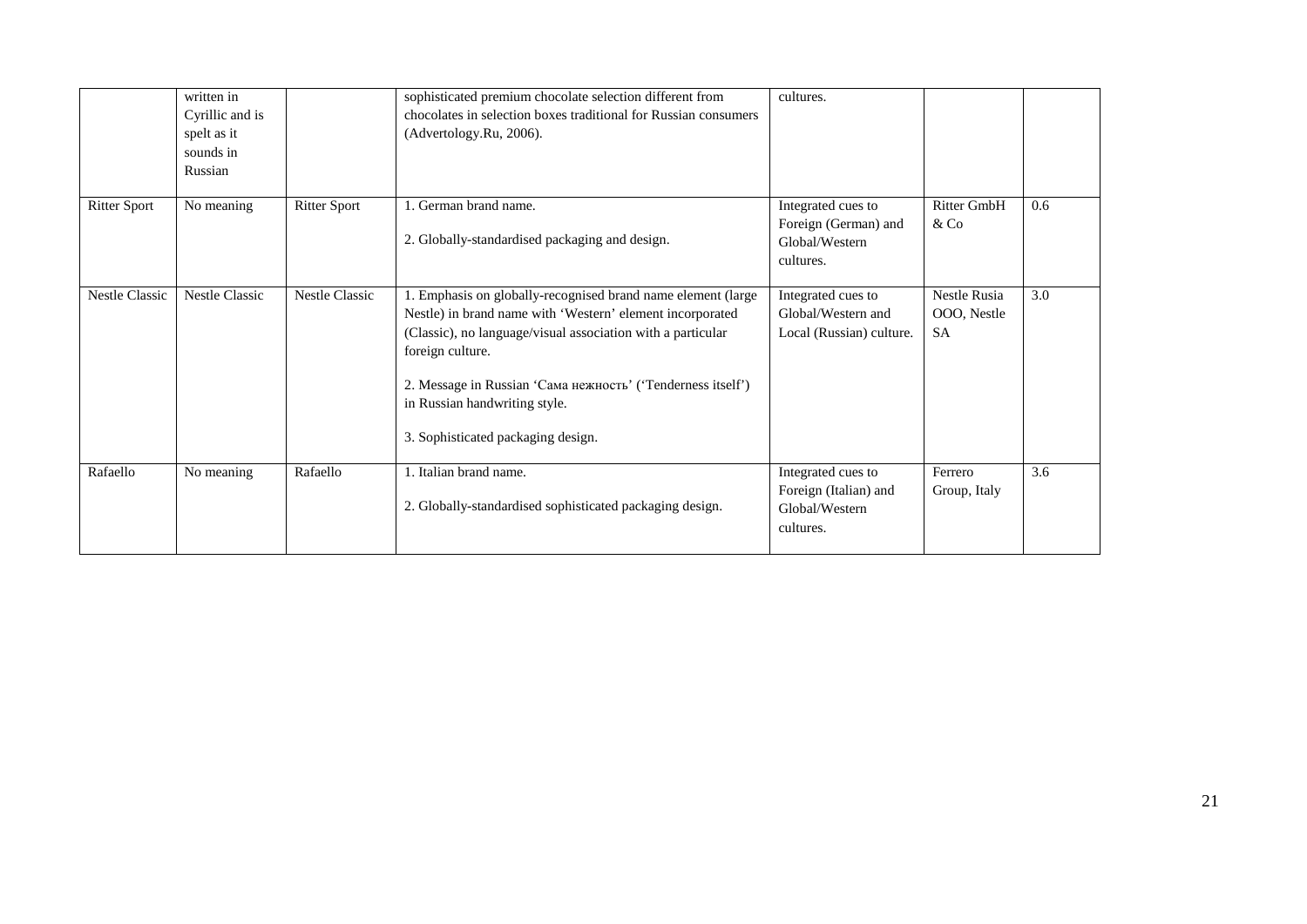# **Table 3. Summary of brand packaging analysis of juice brands in Russia**

| <b>Brand</b> | <b>Brand</b> | <b>Brand</b> | <b>Visual cues</b>                                              | <b>Cultures represented</b>           | <b>Owner company (local</b> | Company     |
|--------------|--------------|--------------|-----------------------------------------------------------------|---------------------------------------|-----------------------------|-------------|
| name         | name         | name         |                                                                 | in visual brand image                 | and global brand            | share, 2008 |
|              | meaning/     | writing      |                                                                 |                                       | owner)                      | % off-trade |
|              | translation  |              |                                                                 |                                       |                             | value       |
|              |              |              |                                                                 |                                       |                             |             |
| Ya           | Me           | Я            | 1. Russian brand name and brand name writing communicating      | Integrated cues to                    | Lebedyansky JSC,            | 25.4        |
|              |              |              | an individual-centred image.                                    | Global/Western and<br>Local (Russian) | owned by Pepsi Co Inc       |             |
|              |              |              | 2. Sophisticated packaging and design.                          | cultures.                             |                             |             |
|              |              |              |                                                                 |                                       |                             |             |
| Dobryi       | Kind, Good   | Добрый       | 1. Russian brand name in an old-fashioned print style of brand  | Local (Russian) culture.              | Multon ZAO, owned by        | 17.9        |
|              |              |              | name writing.                                                   |                                       | Coca-Cola Hellenic          |             |
|              |              |              | 2. Brand communicates a "caring, kind and friendly Russian      |                                       | Bottling Co SA              |             |
|              |              |              | product" message (Advertology.Ru, 2005).                        |                                       |                             |             |
|              |              |              |                                                                 |                                       |                             |             |
|              |              |              | 3. Traditional packaging and design.                            |                                       |                             |             |
| Fruktovyi    | Fruit        | Фруктовый    | 1. Russian brand name and Russian handwriting style of the      | Local (Russian) culture               | Lebedyansky JSC,            | 25.4        |
| Sad          | Garden       | Сад          | word 'Sad' ('Garden').                                          |                                       | owned by Pepsi Co Inc       |             |
|              |              |              | 2. Elements of brand packing design (image of fruit tree, brand |                                       |                             |             |
|              |              |              | logo) communicate "garden of childhood" message and             |                                       |                             |             |
|              |              |              | symbolize family values (AdMe.Ru, 2009).                        |                                       |                             |             |
|              |              |              | 3. Traditional packaging and design.                            |                                       |                             |             |
|              |              |              |                                                                 |                                       |                             |             |
| Moya         | My Family    | Моя Семья    | 1. Russian brand name with elements (word 'Semya', i.e.         | Local (Russian) culture               | Nidan Holding Ltd           | 12.8        |
| Semya        |              |              | 'Family') in Russian handwriting. The name "speaks for itself"  |                                       | owned by Lion Capital       |             |
|              |              |              | (AdMe.ru, 2007) and communicates the value of family.           |                                       | LLP, UK                     |             |
|              |              |              | 2. Traditional 'local' packaging and design.                    |                                       |                             |             |
|              |              |              |                                                                 |                                       |                             |             |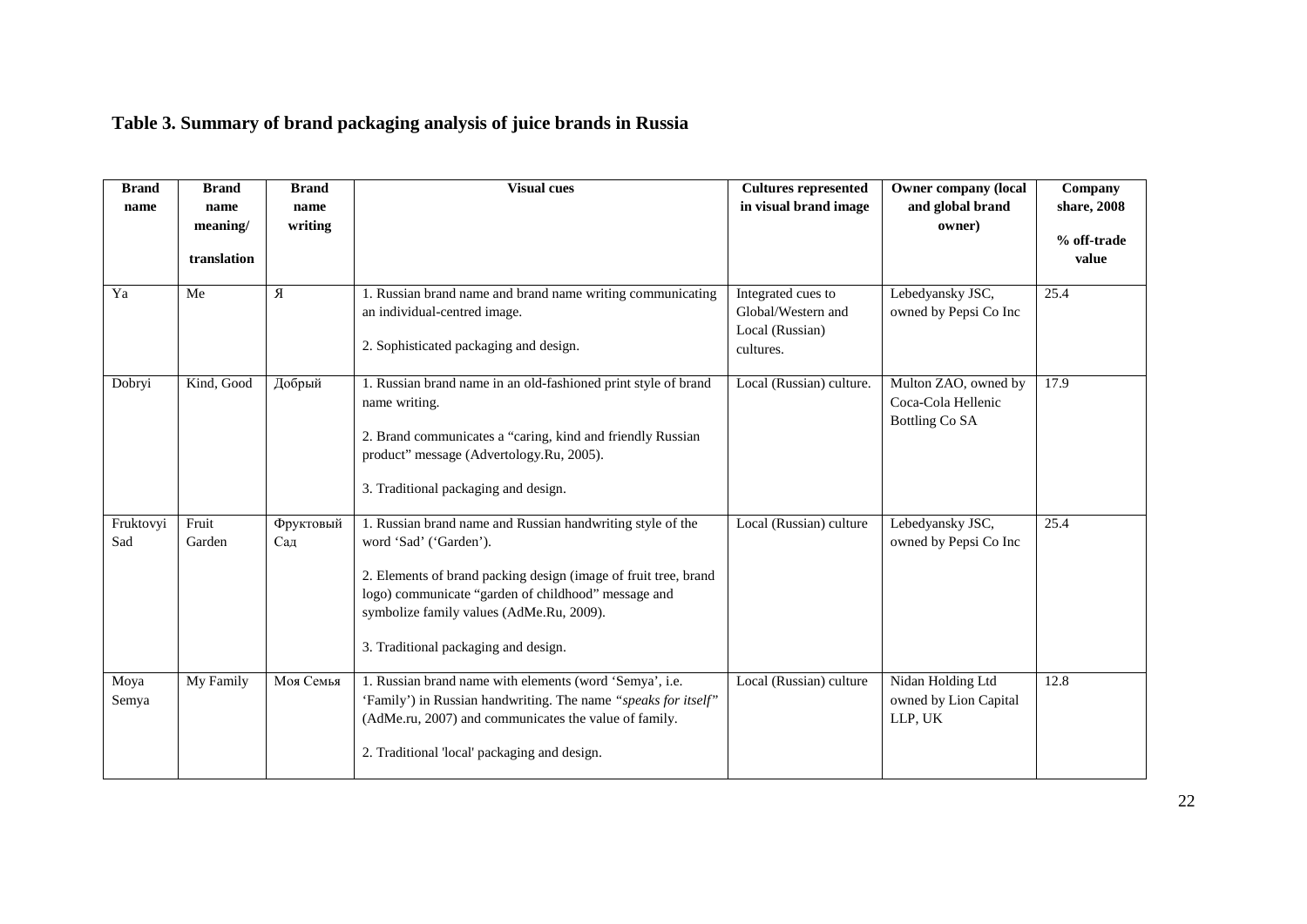| <b>Nico</b>     |                               | Nico           | 1. 'Western' brand name, no language/visual association with a                                                                                                                                                                                            | Global/Western culture.                                       | Multon ZAO, owned by                                  | 17.9 |
|-----------------|-------------------------------|----------------|-----------------------------------------------------------------------------------------------------------------------------------------------------------------------------------------------------------------------------------------------------------|---------------------------------------------------------------|-------------------------------------------------------|------|
| <b>Biotime</b>  |                               | <b>Biotime</b> | particular foreign culture.                                                                                                                                                                                                                               |                                                               | Coca-Cola Hellenic                                    |      |
|                 |                               |                | 2. Brand name and elements of packaging design emphasize<br>health benefits of the brand, i.e. name association with time for<br>living and "5-a-day" message in the right bottom corner<br>(Unipack.Ru, 2008).<br>3. Sophisticated packaging and design. |                                                               | Bottling Co SA                                        |      |
| Lyubimyi<br>Sad | Favorite<br>Garden            | Любимый<br>Сад | 1. Russian brand name in Russian handwriting style.<br>2. Brand communicates value of caring for loved ones and<br>friends (www.boxside-brands.ru).<br>3. Traditional packaging and design.                                                               | Local (Russian) culture.                                      | Wimm-Bill-Dann<br>Produkty Pitaniya OAO               | 12.0 |
| J7              | No meaning                    | J7             | 1. 'Western' brand name, no language/visual association with a<br>particular foreign culture.<br>2. Brand communicates "Premium Russian product made to<br>Western standards" message (Plastinin, 2006).<br>3. Sophisticated packaging and design.        | Global/Western culture.                                       | Wimm-Bill-Dann<br>Produkty Pitaniya OAO               | 12.0 |
| Tonus           | Vitality                      | Тонус          | 1. Russian brand name.<br>2. The brand communicates 'health benefit from juice' message<br>(Rybak, 2004).<br>3. Sophisticated packaging.                                                                                                                  | Integrated cues to<br>Global and Local<br>(Russian) cultures. | Lebedyansky JSC,<br>owned by Pepsi Co Inc             | 25.4 |
| Da!             | Yes!                          | Дa!            | 1. Russian brand name in traditional Russian handwriting style.<br>2. Traditional packaging design.                                                                                                                                                       | Local (Russian) culture.                                      | Nidan Holding Ltd<br>owned by Lion Capital<br>LLP, UK | 12.8 |
| Rich            | N <sub>o</sub><br>translation | Rich           | 1. 'Western' brand name symbolizing wealth, no                                                                                                                                                                                                            | Global culture.                                               | Multon ZAO, owned by<br>Coca-Cola Hellenic            | 17.9 |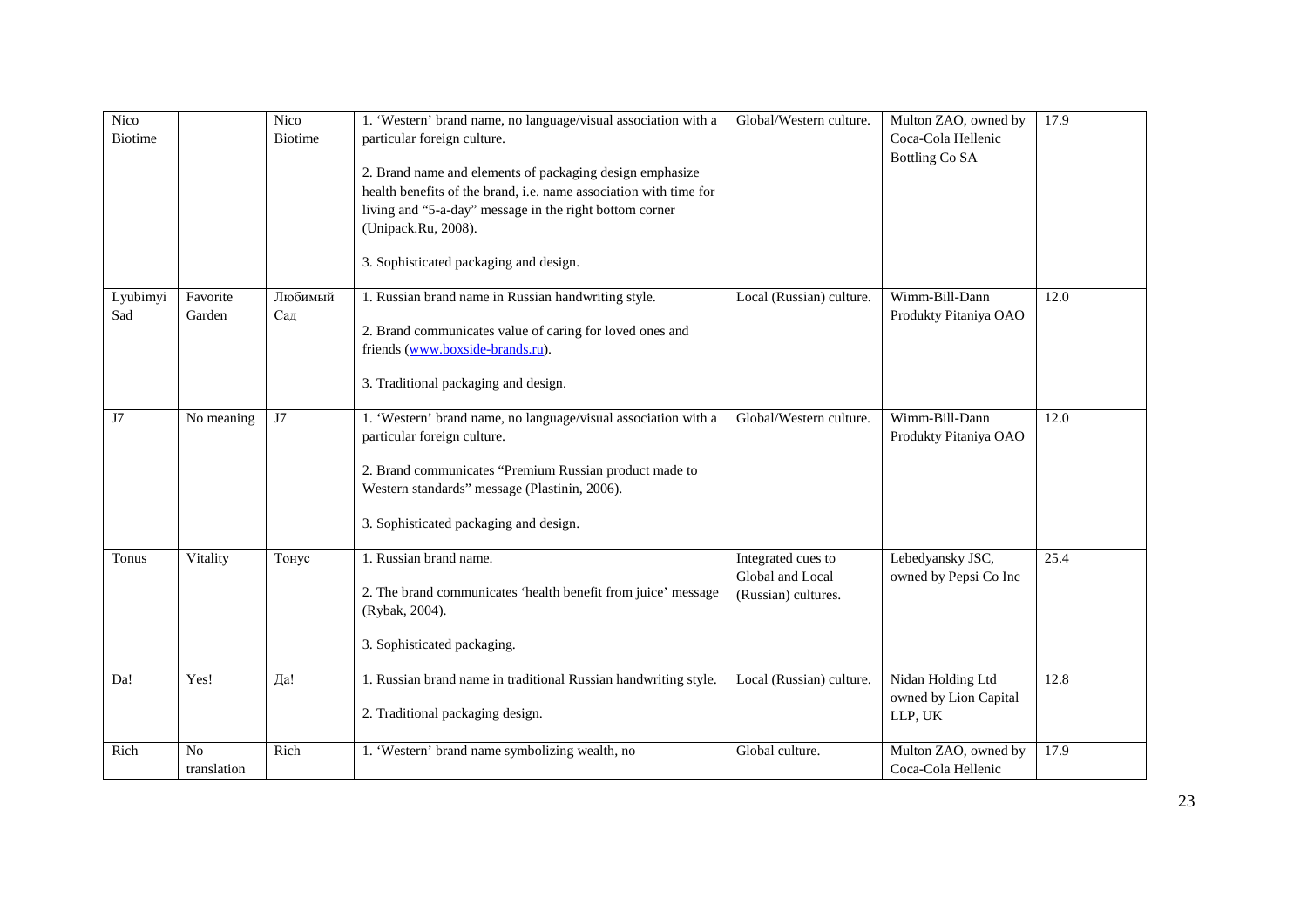|          | required                                  |         | language/visual association with a particular foreign culture.<br>2. Sophisticated packaging and design.                                                                                                    |                                                                               | Bottling Co SA                                                     |         |
|----------|-------------------------------------------|---------|-------------------------------------------------------------------------------------------------------------------------------------------------------------------------------------------------------------|-------------------------------------------------------------------------------|--------------------------------------------------------------------|---------|
| Caprice  | N <sub>0</sub><br>translation<br>required | Caprice | 1. 'Western' brand name.<br>2. Visual cue to Japanese culture: brand name writing and<br>packaging design associated with Japanese origami (AdMe.ru,<br>2006).<br>3. Sophisticated packaging and design.    | Integrated cues to<br>Global and Foreign<br>Japanese) cultures.               | Nidan Holding Ltd<br>owned by Lion Capital<br>LLP, UK              | 12.8    |
| Sadochok | Little<br>Garden in<br>Ukrainian          | Садочок | 1. Ukrainian brand name communicating a language<br>geographical association with Ukraine (Drinks+, 2003).<br>2. Traditional packaging and design similar to those brands<br>positioned as Local (Russian). | Integrated cues to<br>Foreign (Ukrainian) and<br>Local (Russian)<br>cultures. | Sandora LLC, jointly<br>owned by Pepsi Co Inc<br>and PepsiAmericas | $N/A^*$ |

\*Sandora's market share is not identified in market reports. Sadochok juice was included to illustrate other 'non-Western' foreign brands' positioning.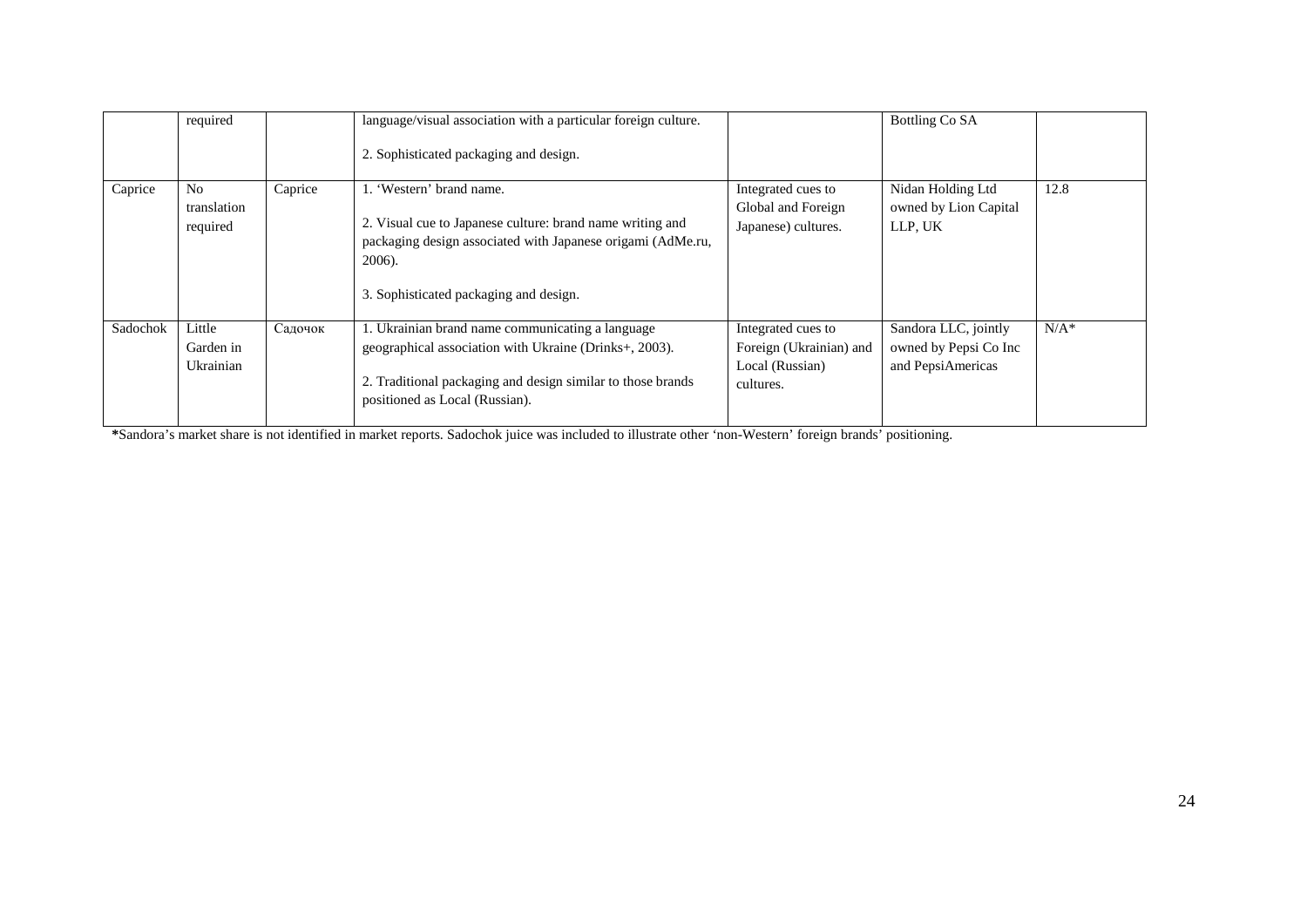### **Business and social implications of place associations' use in brand positioning**

Adopting different approaches to place associations for brand positioning has its benefits for businesses and for social policy-makers. For businesses, use of single or multiple place/cultural cues allows the creation of brand images that appeal to different consumer target groups by segmenting consumers on the basis of favourable or unfavourable perceptions of places and cultures. Single place or culture associations utilize favourable perceptions of a place or culture as a leader in a particular product category and/or appeal to those consumers maintaining strong beliefs in the importance of supporting local economy and preserving local traditions and ways of life or, on the contrary, aspiring to be associated with either particular foreign or global community. Using multiple place cues enables the integration of favourable perceptions of a particular place as a trusted manufacturer with the overall 'global' image of the brand to enhance company's multinational status in consumers' view and to appeal to those consumers who have multicultural affective preferences. Differing place association strategies in brand positioning allow multinational companies to make their global or foreign brands' image more relevant to the local context of a particular marketplace. In a similar manner, local brands' can appeal to progressive consumers who concerned with their country's development and advancement by integrating sophisticated 'globally-relevant' elements in their image to signal compliance with the high lifestyle norms set by leading multinational brands.

From a wider social perspective place associations can be also used strategically by policy makers to enhance integration of new ethnic migrants with their new societies and promote multiculturalism and community cohesion, to develop sense of national belonging and to enhance countries' competitive positioning in the international marketplace. As countries' populations all over the world become more heterogeneous multiculturalism can be promoted by encouraging development of products and brands that are relevant to 'multi-local' lifestyles and traditions. Showcasing countries' technological and business accomplishments in manufacturing and new product development enhances country's overall image, therefore advancing competitiveness of countries' products and brands on international markets and instilling sense of national pride in countries' populations.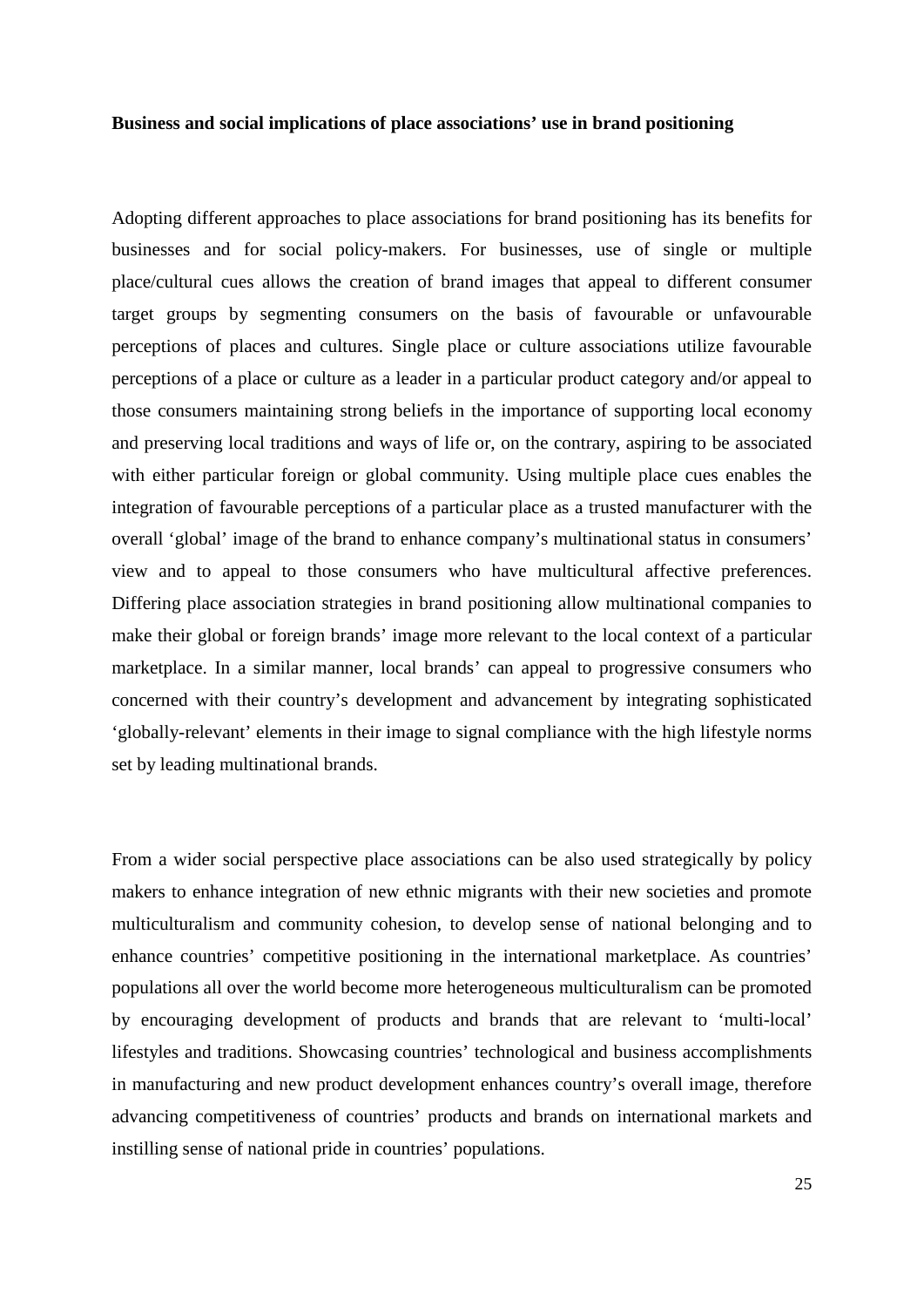# **Issues for further discussion**

- 1. Given the increased inter-penetration of many cultures in societies can cultures maintain their authentic characteristics?
- 2. Can brands as symbols of places or cultures have a transforming influence on the overall place associations of the consumers, or is a positive place association prerequisite for positive product evaluation? Can a consumption experience be regarded as a cultural experience?
- 3. Can a sense of societal unity and national pride be promoted using brand building strategies in multi-cultural societies with large numbers of distinct ethnic and/or cultural groups?
- 4. What branding strategy recommendations for the producers can be introduced by the policy makers to enhance the overall country image as an advanced and trustworthy manufacturing place?
- 5. Did the global economic crisis have impact on consumers' place associations and place-based product evaluations?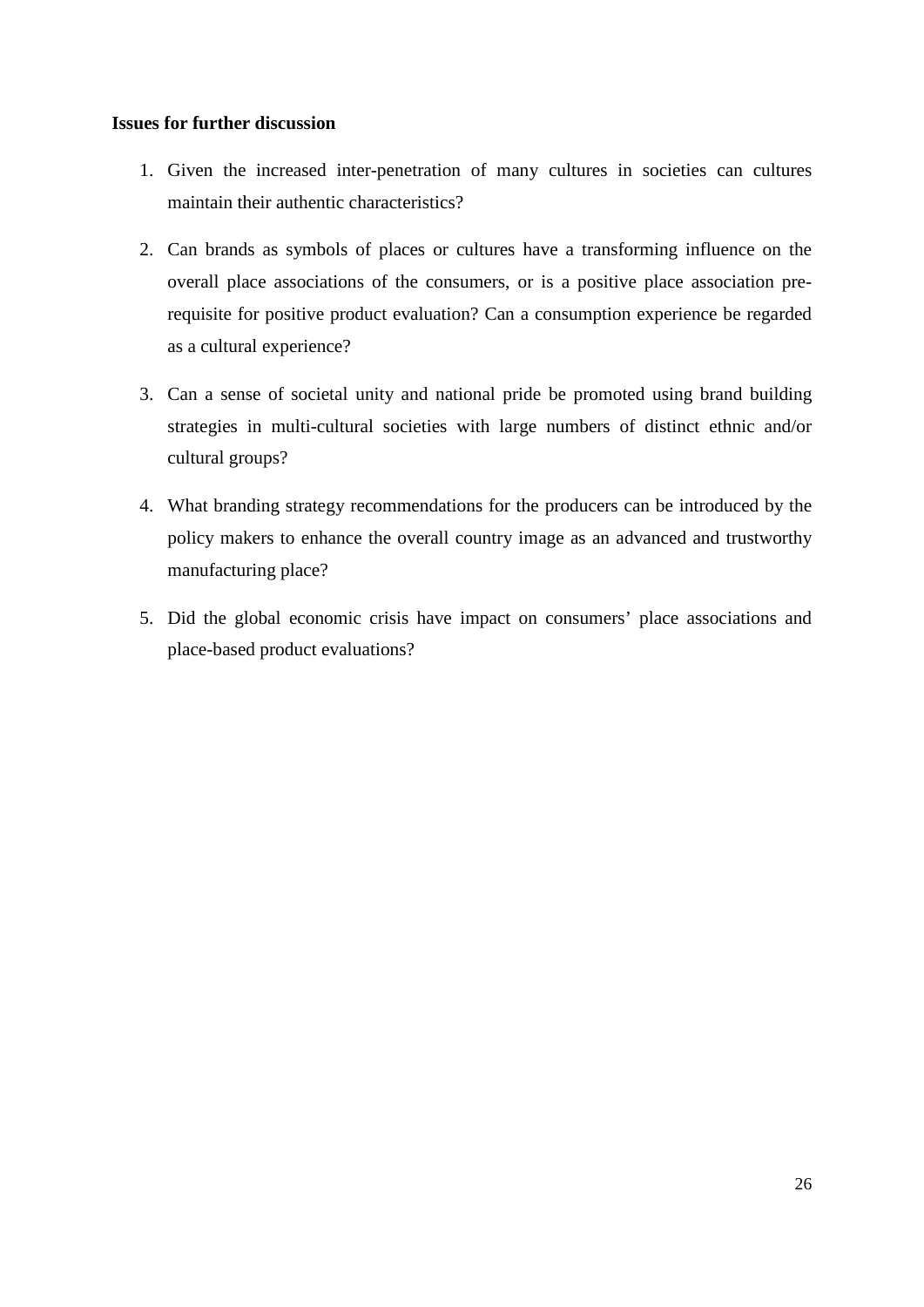# **References**

Adme.ru. (2006). РА "Инстинкт" разработало рекламную кампанию сока Caprice. Adme.ru. (2007). "Нидан Соки" провела редизайн упаковок соков и нектаров

своего ведущего бренда "Моя Семья".

Adme.ru. (2009). Рестайлинг сока "Фруктовый Сад" от Solids.

Advertology.RU. (2005). Сок "Добрый".

Advertology.Ru. (2006). Комильфо...знаю что люблю.

Advertology.RU. (2009a). Alpen Gold удовлетворит все желания.

Advertology.RU. (2009b). Закон всемирного тяготения к конфетам Alpen Gold Composition.

Alashban, A. A., Hayes, L. A., Zinkhan, G. M., & Balazs, A. L. (2002). International Brand-Name Standardization/Adaptation: Antecedents and Consequences. *Journal of International Marketing, 10,* 22-48.

Alden, D. L., Steenkamp, J.-B. E. M., & Batra, R. (1999). Brand Positioning Through Advertising in Asia, North America, and Europe: The Role of Global Consumer Culture. *Journal of Marketing, 63*(1), 75-/87.

Alden, D. L., Steenkamp, J.-B. E. M., & Batra, R. (2006). Consumer attitudes toward marketplace globalization: Structure, antecedents and consequences. *International Journal of Research in Marketing, 23*(3), 227-239.

Askegaard, S., & Bengtsson, A. (2005). When Hershey met Betty: love, lust and cobranding. *Journal of Product & Brand Management, 14*(5), 322-329.

Askegaard, S., & Ger, G. (1998). Product-Country Images: Towards a Contextualised Approach *European Advances in Consumer Research, 3*, 50-58.

Balabanis, G., & Diamantopoulos, A. (2004). Domestic Country Bias, Country-of-Origin Effects, and Consumer Ethnocentrism: A Multidimensional Unfolding Approach. *Journal of the Academy of Marketing Science, 32*(1), 80-95.

Balabanis, G., Diamantopoulos, A., Dentiste Mueller, R., & Melewar, T. C. (2001). The Impact of Nationalism, Patriotism and Internationalism on Consumer Ethnocentric Tendencies. *Journal of International Business Studies, 32*(1), 157-175.

Batra, R., Ramaswamy, V., Alden, D. L., Steenkamp, J.-B. E. M., & Ramachander, S. (2000). Effects of Brand Local and Nonlocal Origin on Consumer Attitudes in Developing

Countries. *Journal of Consumer Psychology (Lawrence Erlbaum Associates), 9*(2), 83-95.

Benet-Martinez, V., Leu, J., Lee, F., & Morris, M. W. (2002). Negotiating Biculturalism: Cultural Frame Switching in Biculturals with Oppositional Versus Compatible Cultural Identities. *Journal of Cross-Cultural Psychology, 33*(5), 492-516.

Berry, J. W. (1980). Acculturation as varieties of adaptation. In A. M. Padilla (Ed.), *Acculturation: Theory models and some new findings* (pp. 9-25): Boulder, CO: Westview.

Beverland, M., & Lindgreen, A. (2002). Using country of origin in strategy: The importance of context and strategic action. *Journal of Brand Management, 10*(2), 147.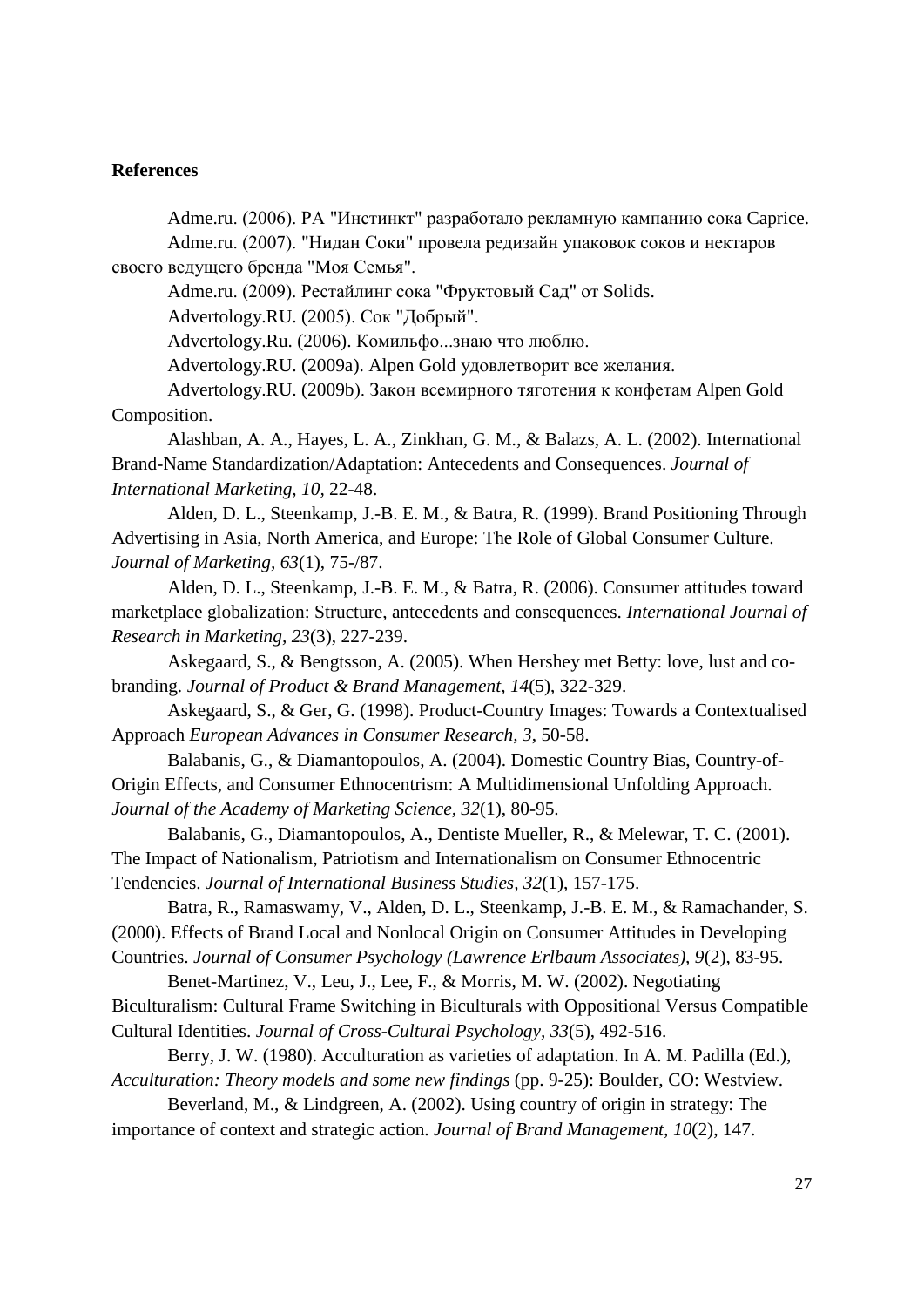Bhatia, S., & Ram, A. (2009). Theorizing identity in transnational and diaspora cultures: A critical approach to acculturation. *International Journal of Intercultural Relations, 33*(2), 140-149.

Bilkey, W. J., & Nes, E. (1982). COUNTRY-OF-ORIGIN EFFECTS ON PRODUCT EVALUATIONS. *Journal of International Business Studies, 13*(1), 89-99.

BoxSide brand & package. (2007-2008a). Вимм-Билль-Данн - бренд "Любимый сад" - проект брендингового агентства BoxSide brand & package.

BoxSide brand & package. (2007-2008b). Россия - щедрая душа.

Branthwaite, A. (2002). Investigating the power of imagery in marketing communication: evidence-based techniques. *Qualitative Market Research: An International Journal, 5*(3), 164-171.

Broderick, A. J. (2007). A cross-national study of the individual and national-cultural nomological network of consumer involvement. *Psychology & Marketing, 24*(4), 343-374.

Business Analytica. (2005). The Survey of Russian Juice Market. *Russian Food & Drinks Market Magazine,* 20-23.

Business Analytica. (2008). Review of Russian Market of Packed Chocolate Sweets. *Russian Food & Drinks Market Magazine,* 8-11.

Cannon, H. M., & Yaprak, A. (2002). Will the Real-World Citizen Please Stand Up! The Many Faces of Cosmopolitan Consumer Behavior. *Journal of International Marketing, 10*(4), 30-52.

Cayla, J., & Arnould, E. J. (2008). A Cultural Approach to Branding in the Global Marketplace. *Journal of International Marketing, 16*(4), 86-112.

Chao, P. (1998). Impact of Country-of-Origin Dimensions on Product Quality and Design Quality Perceptions. *Journal of Business Research, 42*(1), 1-6.

Clement, J. (2007). Visual influence on in-store buying decisions: an eye-track experiment on the visual influence of packaging design. *Journal of Marketing Management, 23*(9/10), 917-928.

Cohen, J. B., & Areni, C. S. (1991). Affect and Consumer Behavior. In T. S.Robertson & H. H.Kassarjian (Eds.), *Handbook of Consumer Behavior* (pp. 188-240). New Jersey: Prentice-Hall, Englewood Cliffs.

Consumer Superbrands - Russia. (2007). Korkunov.

Cordell, V. V. (1992). EFFECTS OF CONSUMER PREFERENCES FOR FOREIGN SOURCED PRODUCTS. *Journal of International Business Studies, 23*(2), 251-269.

Crane, D. (2002). Culture and globalization. In D. Crane, N. Kawashima & K.

Kawasaki (Eds.), *Global culture: Media, arts, policy and globalization* (pp. 1-25). New York: Routledge.

Cunliffe, A. (1995). CIS and eastern Europe: the threat or opportunity for the western company. *British Food Journal, 97*(6).

Curtis, G. E. (1996). *Russia: A Country Study*. Washigton.

Datamonitor. (2008). *Russia. Country Profile*.

De Abreu Filho, G. D., Calicchio, N., & Lunardini, F. (2003). Brand building in emerging markets. *McKinsey Quarterly*(2), 6-9.

Dichter, E. (1962). The World Customer. *Harvard Business Review, 40*(4), 113.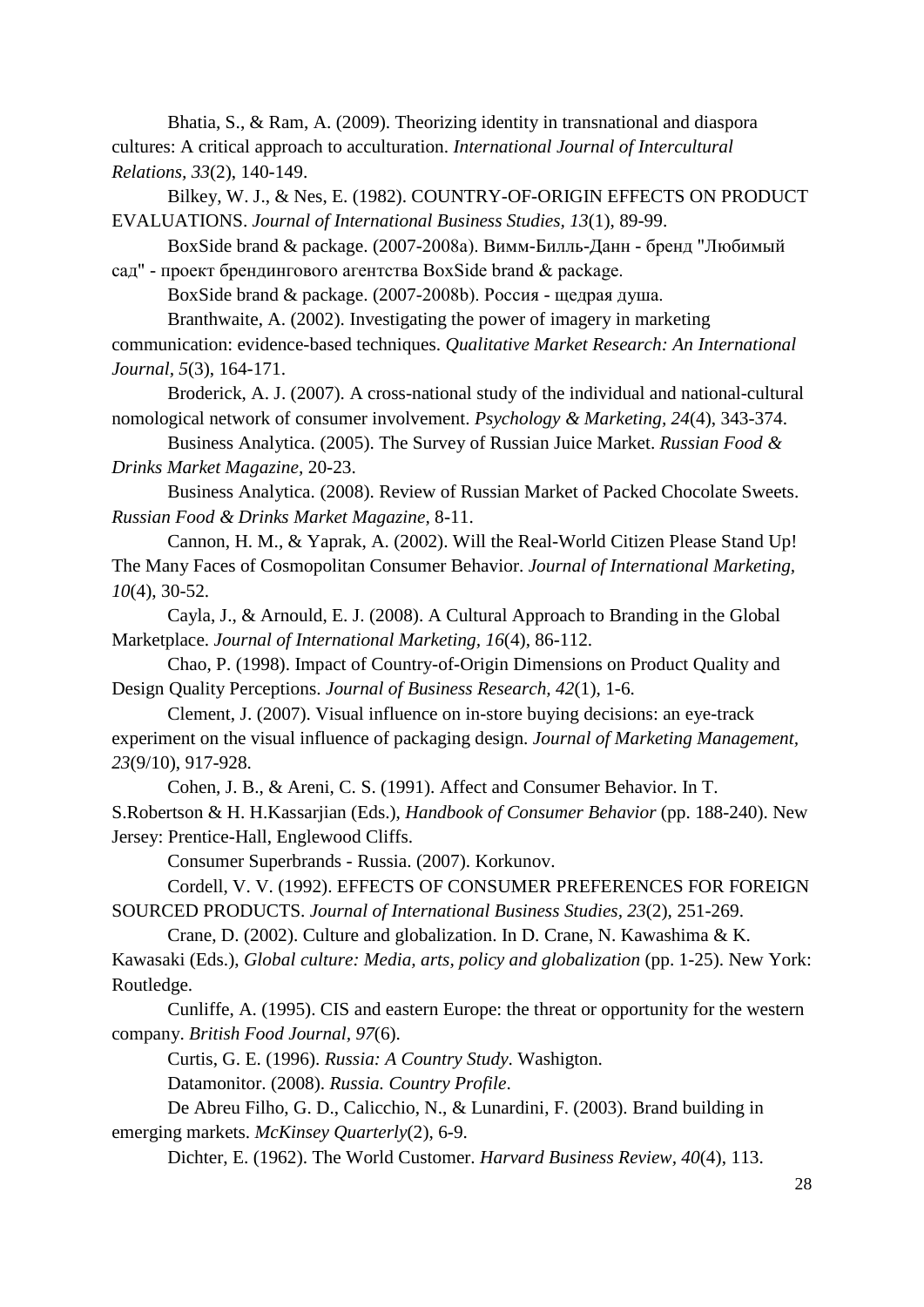Douglas, S. P., Craig, C. S., & Nijssen, E. J. (2001). Executive Insights: Integrating Branding Strategy Across Markets: Building International Brand Architecture. *Journal of International Marketing, 9*(2), 97-114.

Elliott, G. R., & Cameron, R. C. (1994). Consumer Perception of Product Quality and the Country-of-Origin Effect. *Journal of International Marketing, 2*(2), 49-62.

Essoussi, L. H., & Merunka, D. (2007). Consumers' product evaluations in emerging markets: Does country of design, country of manufacture, or brand image matter? *International Marketing Review, 24*(4), 409 - 426.

Ettenson, R., & Klein, J. (2000). Branded by the Past. *Harvard Business Review, 78*(6), 28-28.

Euromonitor International. (2007). *Sony Corp - Consumer Electronics - Wolrd. Company Report*.

Euromonitor International. (2009a). *Chocolate Confectionary - Russia, October 2009*: Euromonitor International: Country Sector Briefing.

Euromonitor International. (2009b). Fruit/vegetable juice - Russia, June 2009:

Euromonitor International: Country Sector Briefing.

Forbes Russia. (2008). Рейтинг брендов.

Frank, D. (1999). *Buy American: The Untold Story of Economic Nationalism*: Beacon Press (MA).

Georgas, J., Berry, J. W., Shaw, A., Christakopoulou, S., & Mylonas, K. (1996). Acculturation of Greek Family Values. *Journal of Cross-Cultural Psychology, 27*(3), 329- 338.

Ger, G., & Belk, R. W. (1996). Cross-cultural differences in materialism. *Journal of Economic Psychology, 17*(1), 55.

Han, C. M. (1988). THE ROLE OF CONSUMER PATRIOTISM IN THE CHOICE OF DOMESTIC VERSUS FOREIGN PRODUCTS. *Journal of Advertising Research, 28*(3), 25.

Han, C. M. (1989). Country Image: Halo or Summary Construct? *Journal of Marketing Research (JMR), 26*(2), 222-229.

Han, C. M., & Terpstra, V. (1988). COUNTRY-OF-ORIGIN EFFECTS FOR UNI-NATIONAL AND BI-NATIONAL PRODUCTS. *Journal of International Business Studies, 19*(2), 235-255.

Heslop, L. A., & Papadopoulos, N. (1993). But who knows where or when: Reflections on the images of countries and their products. In N. Papadopoulos & L. A. Heslop (Eds.), *Product-Country Images: Impact and Role in International Marketing* (pp. 39- 76). London: Haworth Press

Hsieh, M.-H., & Lindridge, A. (2005). Universal appeals with local specifications. *Journal of Product & Brand Management, 14*(1), 14-28.

Hui, M. K., & Zhou, L. (2003). Country-of-manufacture effects for known brands. *European Journal of Marketing, 37*(1/2).

Hulland, J. S. (1999). The Effects of Country-of-Brand and Brand Name on Product Evaluation and Consideration: A Cross. *Journal of International Consumer Marketing, 11*(1), 23.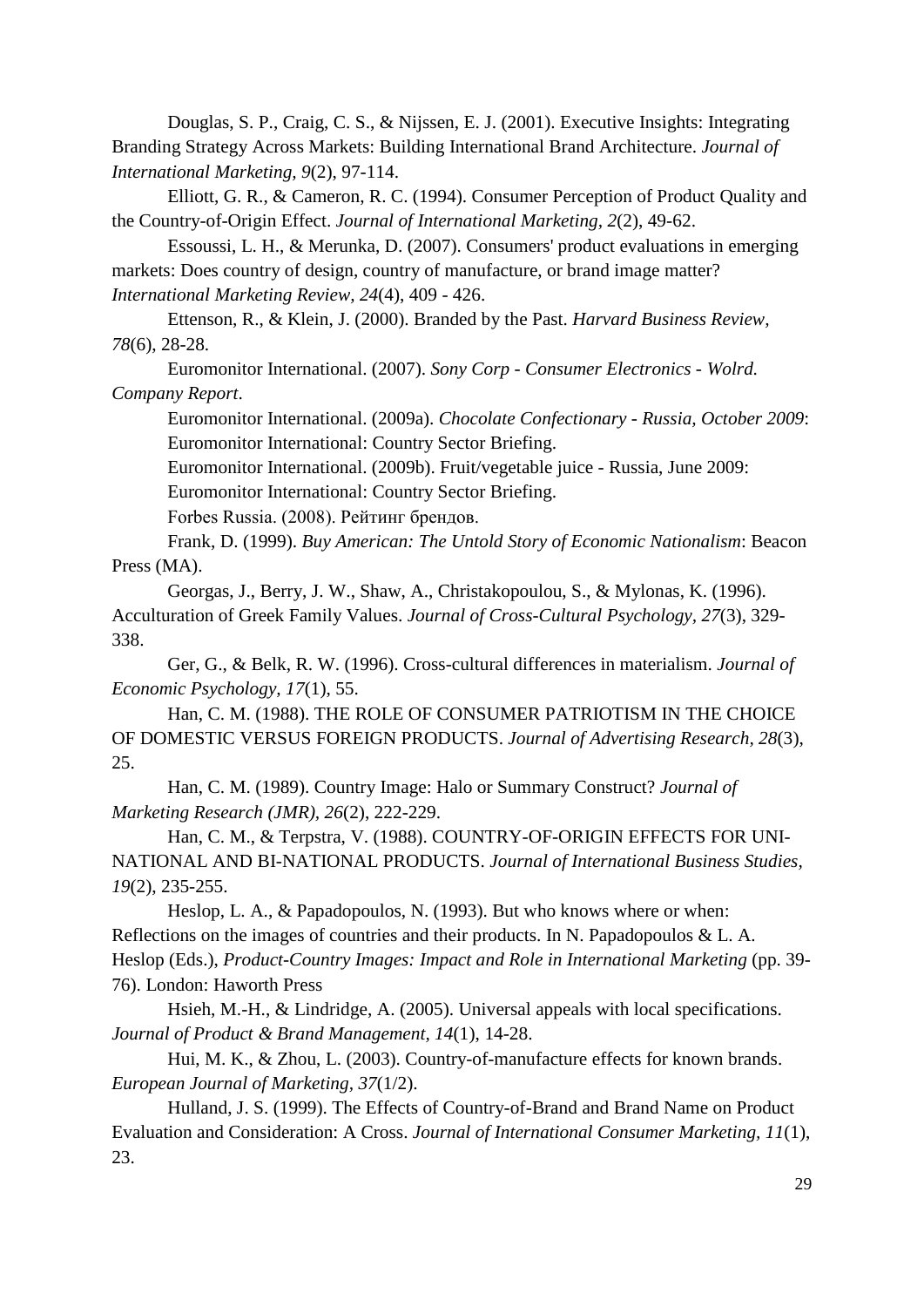Insch, G. S., & McBride, J. B. (2004). The impact of country-of-origin cues on consumer perceptions of product quality: A binational test of the decomposed country-oforigin construct. *Journal of Business Research, 57*(3), 256-265.

Jaffe, E. D., & Nebenzahl, I. D. (2006). *National Image & Competitive Advantage: The Theory and Practice of Place Branding*. Copenhagen: Copenhagen Business School Press

Johansson, J. K., Douglas, S. P., & Nonaka, I. (1985). Assessing the Impact of Country of Origin on Product Evaluations: A New Methodological Perspective. *Journal of Marketing Research (JMR), 22*(4), 388-396.

Kaynak, E., & Kara, A. (2000). Consumer perceptions of foreign products. An analysis of product-country images and ethnocentrism

Kearney, M. (1995). THE LOCAL AND THE GLOBAL: The Anthropology of Globalization and Transnationalism. *Annual Review of Anthropology, 24*(1), 547-565.

Keller, K. L. (1993). Conceptualizing, Measuring, Managing Customer-Based Brand Equity. *Journal of Marketing, 57*(1), 1-22.

Keller, K. L., & Moorthi, Y. L. R. (2003). Branding in developing markets. *Business Horizons, May-June*, 49-59.

Kjeldgaard, D., & Askegaard, S. r. (2006). The Glocalization of Youth Culture: The Global Youth Segment as Structures of Common Difference. *Journal of Consumer Research, 33*(2), 231-247.

Kjeldgaard, D., & Ostberg, J. (2007). Coffee Grounds and the Global Cup: Glocal Consumer Culture in Scandinavia. *Consumption, Markets & Culture, 10*(2), 175-187.

Klein, J. G., Ettenson, R., & Morris, M. D. (1998). The Animosity Model of Foreign Product Purchase: An Empirical Test in the People's Republic of China. *Journal of Marketing, 62*(1), 89-100.

Kozina, E., & Козина, Е. (2007). Рынок Шоколада. Шоколад. Горький, темный, премиальный. *Журнал Новости Торговли*.

Laroche, M., Papadopoulos, N., Heslop, L. A., & Mourali, M. (2005). The influence of country image structure on consumer evaluations of foreign products. *International Marketing Review, 22*(1), 96-115.

Lawrence, D. (2007). China Begins Four-Month Campaign to Enhance Quality (Update1), *Bloomberg* 

Leclerc, F., Schmitt, B. H., & Dube, L. (1994). Foreign Branding and Its Effects on Product Perceptions and Attitudes. *Journal of Marketing Research (JMR), 31*(2), 263-270.

Levitt, T. (1983). The globalization of markets. *Harvard Business Review, 61*(3), 92.

Li, Z. G., Shenzhao, F., & Murray, L. W. (1997). Country and product images: The perceptions of consumers in the People's Republic of China. *Journal of International Consumer Marketing, 10*(1/2), 115.

Lim, K., & O'Cass, A. (2001). Consumer brand classifications: an assessment of culture-of-origin versus country-of-origin. *Journal of Product & Brand Management, 10*(2), 120.

Luna, D., & Peracchio, L. A. (2001). Moderators of Language Effects in Advertising to Bilinguals: A Psycholinguistic Approach. *Journal of Consumer Research, 28*(2), 284-295.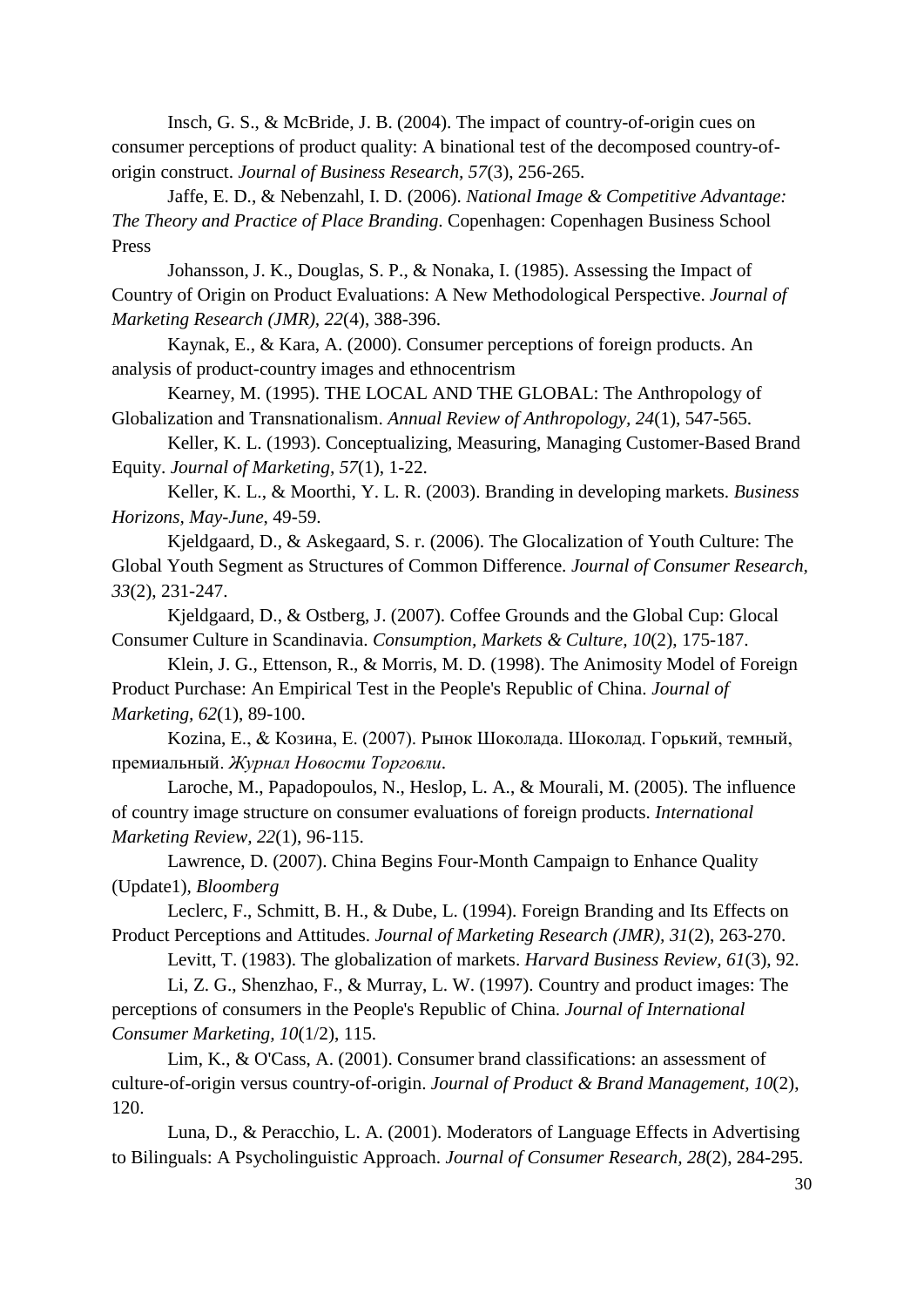MacLeod, C. (2010). New ad campaign touts 'made in China' *USA Today*: usatoday.com

Maheswaran, D. (1994). Country of Origin as a Stereotype: Effects of Consumer Expertise and Attribute Strength on Product Evaluations. *Journal of Consumer Research, 21*(2), 354-365.

Mikhailitchenko, A., Javalgi, R. G., Mikhailitchenko, G., & Laroche, M. (2009). Cross-cultural advertising communication: Visual imagery, brand familiarity, and brand recall. *Journal of Business Research, 62*(10), 931-938.

Mueller, R. D., Broderick, A. J., & Kipnis, E. (2009). Consumer Xenocentrism: An Alternative Explanation for Foreign Product Bias: College and University of Charleston, South Carolina, USA.

Mueller, R. D., Broderick, A. J., & Mack, R. (2001, May 8-11). *Captious Cues: the Use of Misleading, Deceptive or Ambiguous Country-of-Origin Cues.* Paper presented at the European Marketing Academy, Bergen.

Nebenzahl, I. D., Jaffe, E. D., & Lampert, S. I. (1997). Towards a Theory of Country Image Effect on Product Evaluation. *Management International Review (MIR), 37*(1), 27-49.

Oberecker, E. M., Riefler, P., & Diamantopoulos, A. (2008). The Consumer Affinity Construct: Conceptualization, Qualitative Investigation, and Research Agenda. *Journal of International Marketing, 16*(3), 23-56.

Okechuku, C., & Onyemah, V. (1999). Nigerian Consumer Attitudes Toward Foreign and Domestic Products. *Journal of International Business Studies, 30*(3), 611-622.

Oswald, L. R. (1999). Culture Swapping: Consumption and the Ethnogenesis of Middle-Class Haitian Immigrants. *Journal of Consumer Research, 25*(4), 303-318.

Papadopoulos, N., & Heslop, L. (2002). Country equity and country branding: Problems and prospects. *Journal of Brand Management, 9*(4/5), 294.

Pavlov, A., & Павлов, А. (2008). Премиум-марка как способ стать лидером рынка в условиях ограниченного объема производства. *Генеральный Директор*.

Penaloza, L. N. (1994). Atravesando Fronteras/Border Crossings: A Critical Ethnographic Exploration of the Consumer Acculturation of Mexican Immigrants. *Journal of Consumer Research, 21*(1), 32-54.

Philbert, J.-M., & Jourdan, C. (1998). Perishable Goods: Modes of Consumption in the Pacific Islands. In D. Howes (Ed.), *Cross Cultural Consumption: Global Markets Local Realities* (pp. 55-76). London: Routledge.

Plastinin, S., & Пластинин, С. (2006). Сделано в России. *Маркетинг PRO*.

Quester, P. G., & Chong, I. (2001). Validating acculturation models: the case of the Australian-Chinese consumers. *Journal of Consumer Marketing, 18*(3).

Ritzer, G. (2003). Rethinking grobalization: Glocalization/grobalization and something/nothing. *Sociological Theory, 21*(3), 193-209.

Rundh, B. (2009). Packaging design: creating competitive advantage with product packaging. *British Food Journal, 111*(9), 988-1002.

Rybak, S. (2004, 9 July 2007). Интервью: Магомет Тавказов, исполнительный директор холдинга "Лебедянский"*. Ведомости (Vedomosti)*.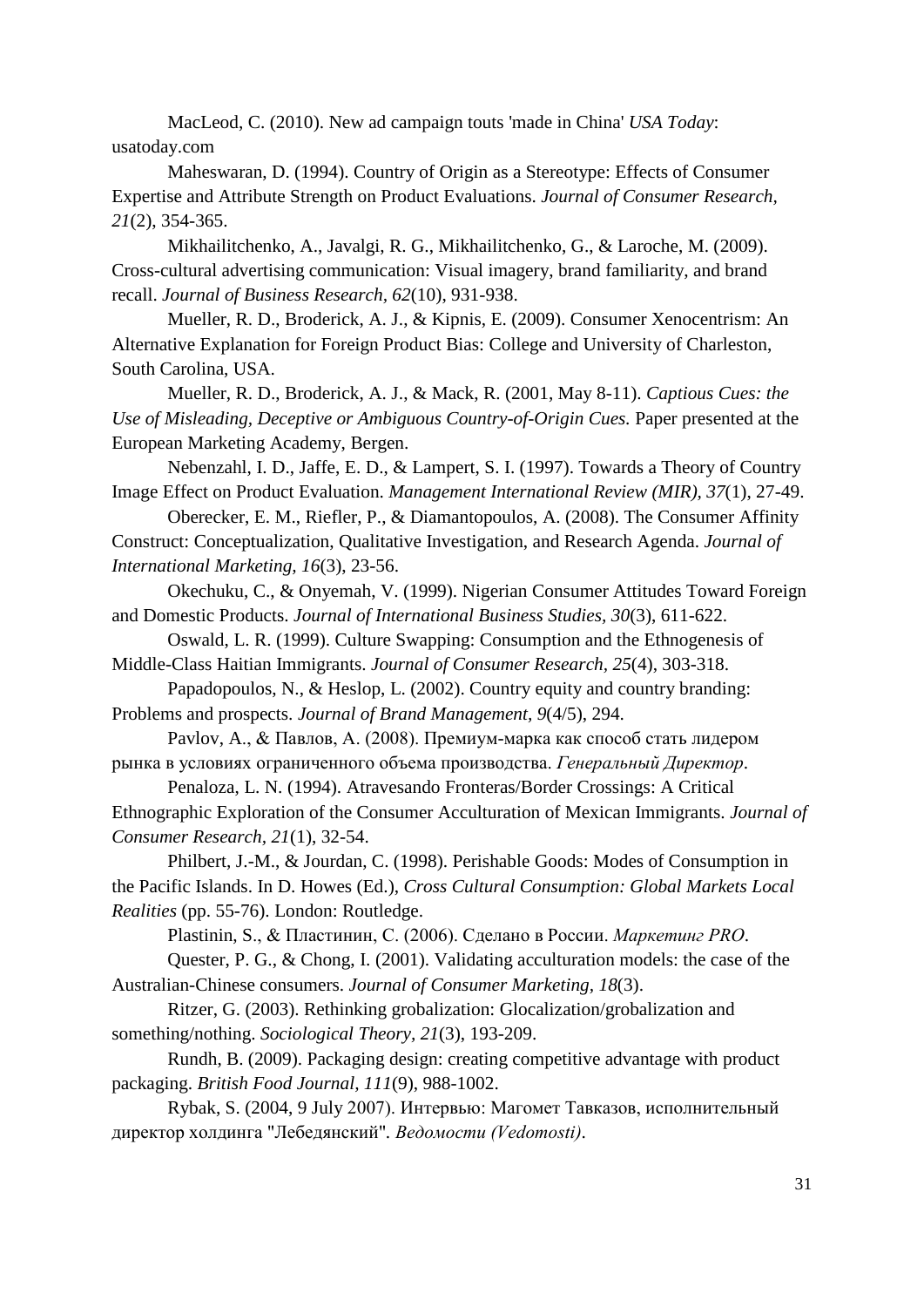Samiee, S. (1994). CUSTOMER EVALUATION OF PRODUCTS IN A GLOBAL MARKET. *Journal of International Business Studies, 25*(3), 579-604.

Schroeder, J. C. (2006). Critical Visual Analysis. In R. W. Belk (Ed.), *Handbook of Research Methods in Qualitative Marketing Research*. Cheltenham, UK: Edward Elgar.

Schuiling, I., & Kapferer, J.-N. l. (2004). Executive Insights: Real Differences Between Local and International Brands: Strategic Implications for International Marketers. *Journal of International Marketing, 12*(4), 97-112.

Semenikhin, P., & Семенихин, П. (2008, 26 June). Дизайн кондитерских изделий: вчера, сегодня, завтра. *Маркетинг журнал 4p.ru*.

Shimp, T. A., & Sharma, S. (1987). Consumer Ethnocentrism: Construction and Validation of the CETSCALE. *Journal of Marketing Research (JMR), 24*(3), 280-289.

Silayoi, P., & Speece, M. (2007). The importance of packaging attributes: a conjoint analysis approach. *European Journal of Marketing, 41*(11/12), 1495-1517.

Slad&Co, & Слад&Ко. (2009). Новый имидж шоколада Слад&Ко. Snauwaert, B., Soenens, B., Vanbeselaere, N., & Boen, F. (2003). When Integration Does Not Necessarily Imply Integration: Different Conceptualizations of Acculturation Orientations Lead to Different Classifications. *Journal of Cross-Cultural Psychology, 34*(2), 231-239.

Steenkamp, J.-B. E. M. (1990). Conceptual model of the quality perception process. *Journal of Business Research, 21*(4), 309-333.

Steenkamp, J.-B. E. M., Batra, R., & Alden, D. L. (2003). How perceived brand globalness creates brand value. *Journal of International Business Studies, 34*(1), 53-65.

Strizhakova, Y., Coulter, R. A., & Price, L. L. (2008). Branded Products as a Passport to Global Citizenship: Perspectives from Developed and Developing Countries. *Journal of International Marketing, 16*(4), 57-85.

Strutton, D., True, S. L., & Rody, R. C. (1995). RUSSIAN CONSUMER PERCEPTIONS OF FOREIGN AND DOMESTIC CONSUMER GOODS: AN ANALYSIS OF COUNTRY-OF-ORIGIN STEREOTYPES WITH IMPLICATIONS FOR

PROMOTIONS AND POSITIONING. *Journal of Marketing Theory & Practice, 3*(3), 76. Thompson, C. J., & Tambyah, S. K. (1999). Trying to Be Cosmopolitan. *Journal of Consumer Research, 26*(3), 214-241.

Toncar, M. F. (2008). The US consumer perceptions of imported automobiles: the challenges for emerging market country manufacturer. *International Journal of Chinese Culture and Management, 1*(4), 439-450.

Tse, D. K., & Gorn, G. J. (1993). An Experiment on the Salience of Country-or-Origin in the Era of Global Brands. *Journal of International Marketing, 1*(1), 57-76.

Turner, B. S. (2003). McDonaldization: Linearity and Liquidity in Consumer Cultures *The American Behavioral Scientist, 47*(2), 137-153.

Unipack.ru. (2008). "Мултон" меняет дизайн упаковки сока Nico Biotime.

Verlegh, P. W. J., & Steenkamp, J.-B. E. M. (1999). A review and meta-analysis of country-of-origin research. *Journal of Economic Psychology, 20*(5), 521-546.

Vida, I., Dmitrovic, T., & Obadia, C. (2008). The role of ethnic affiliation in consumer ethnocentrism. *European Journal of Marketing, 42*(3/4).